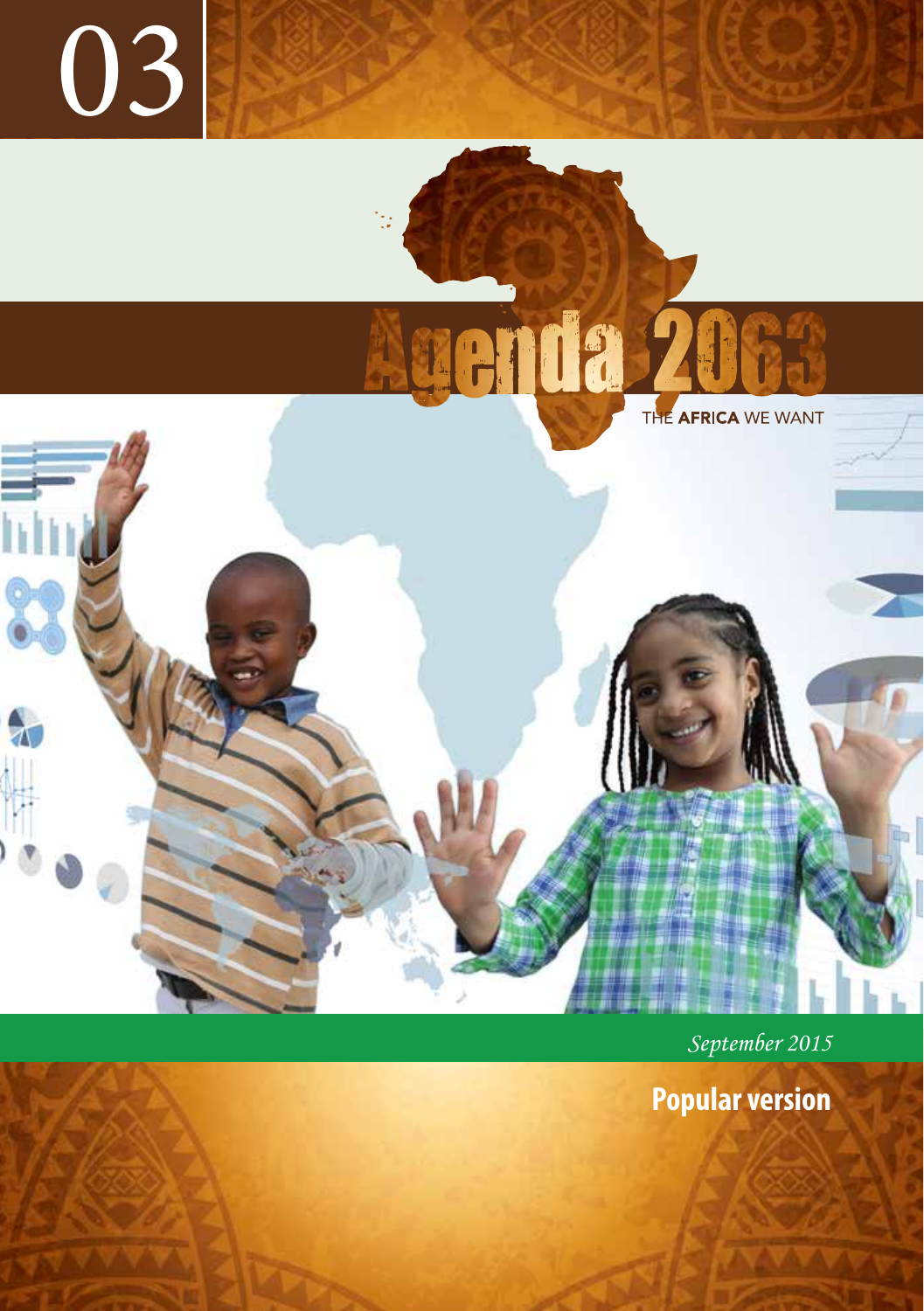Final edition published in 2015 © African Union Commission ISBN: 978-92-95104-23-5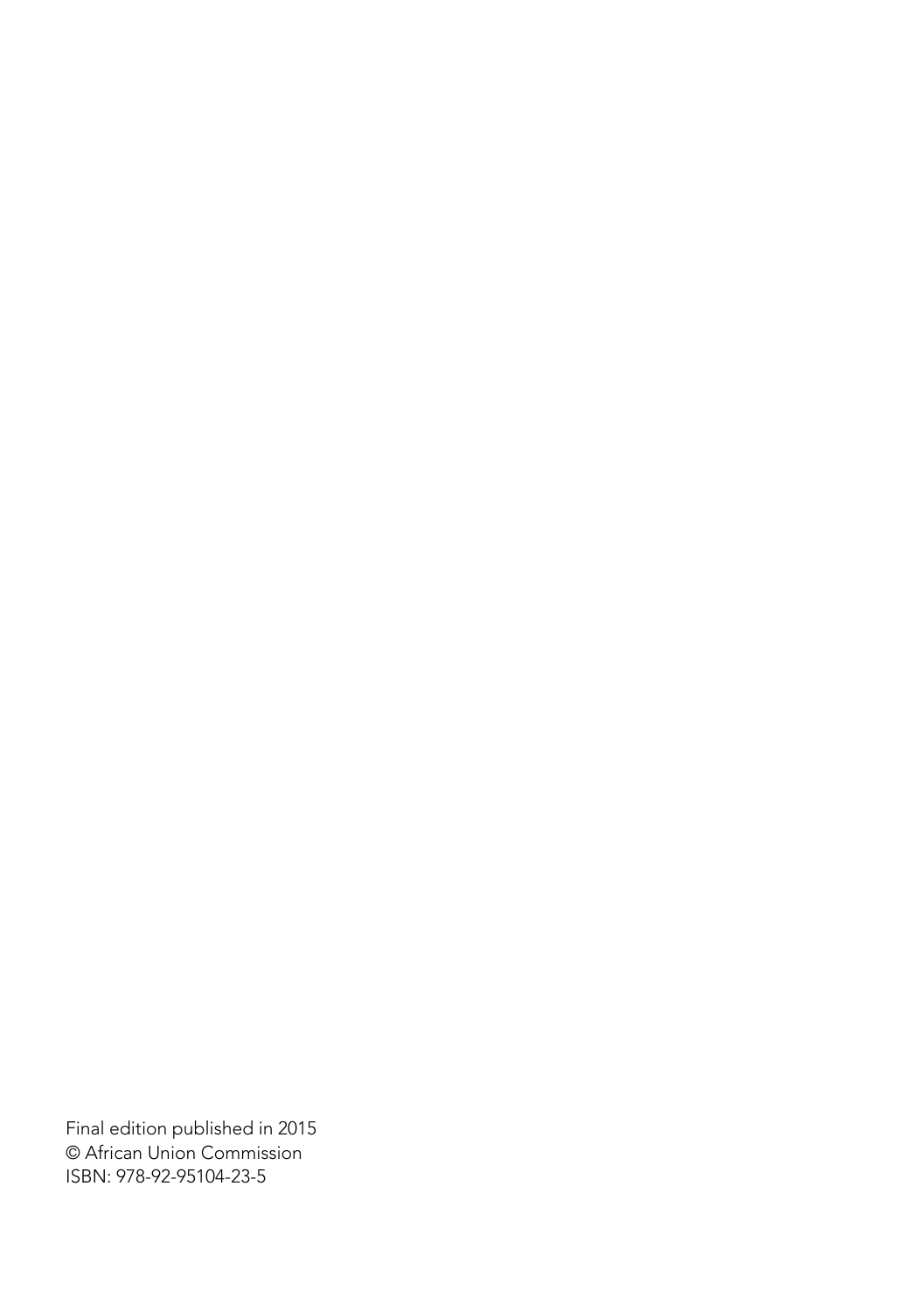## THE VOICES OF THE AFRICAN PEOPLE

- 1. We, the people of Africa and her Diaspora, united in diversity, young and old, men and women, girls and boys from all walks of life, deeply conscious of history, express our deep appreciation to all generations of Pan-Africanists. In particular, to the founders of the Organisation of African Unity for having bequeathed us an Africa with exemplary successes in the fight against slavery, colonialism and apartheid. Agenda 2063, rooted in Pan Africanism and African Renaissance, provides a robust framework for addressing past injustices and the realisation of the 21st Century as the African Century.
- 2. We echo the Pan-African call that Africa must unite in order to realize its Renaissance. Present generations are confident that the destiny of Africa is in their hands, and that they must act now to shape the future they want. Fifty years after the first thirty-three (33) independent African states took a landmark decision to form the Organization of African Unity, we are looking ahead towards the next fifty years.
- 3. In this new and noble initiative, past plans and commitments have been reviewed, and we pledge to take into account lessons from them as we implement Agenda 2063. These include: mobilization of the people and their ownership of continental programmes at the core; the principle of self-reliance and Africa financing its own development; the importance of capable, inclusive and accountable states and institutions at all levels and in all spheres; the critical role of Regional Economic Communities as building blocks for continental unity; taking into account of the special challenges faced by both island and land-locked states; and holding ourselves and our governments and institutions accountable for results. Agenda 2063 will not happen spontaneously, it will require conscious and deliberate efforts to nurture a transformative leadership that will drive the agenda and defend Africa's interests.
- 4. We rededicate ourselves to the enduring Pan African vision of *"an integrated, prosperous and peaceful Africa, driven by its own citizens and representing a dynamic force in the international arena."*

## AFRICAN ASPIRATIONS FOR 2063

- 5. Our united voices paint a picture of what we desire for ourselves, for future generations and the continent.
- 6. The aspirations reflect our desire for shared prosperity and well-being, for unity and integration, for a continent of free citizens and expanded horizons, where the full potential of women and youth, boys and girls are realized, and with freedom from fear, disease and want.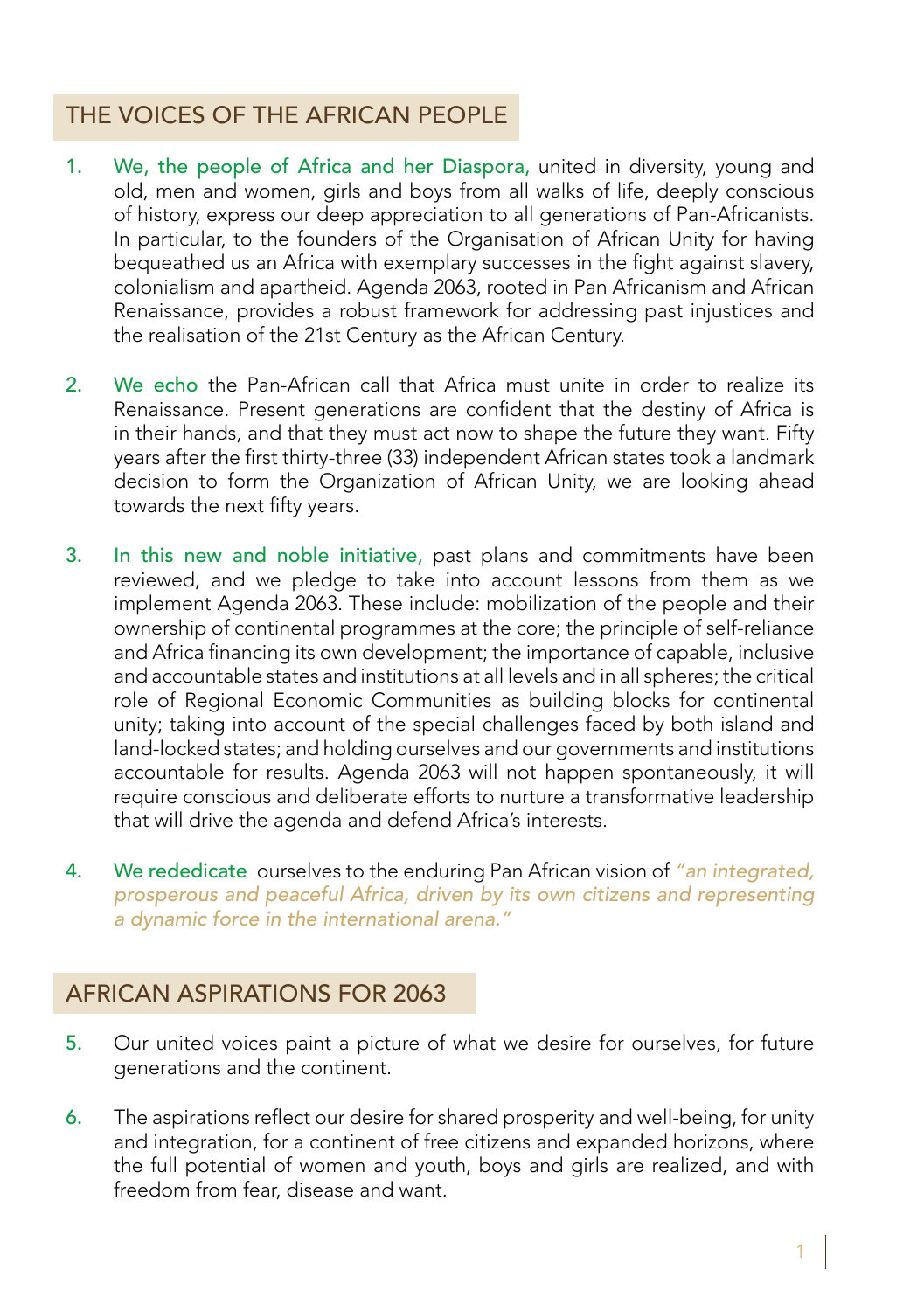- 7. Africa is self-confident in its identity, heritage, culture and shared values and as a strong, united and influential partner on the global stage making its contribution to peace, human progress, peaceful co-existence and welfare. In short, a different and better Africa.
- 8. We are confident that Africa has the capability to realise her full potential in development, culture and peace and to establish flourishing, inclusive and prosperous societies. We thus, commit to act together towards achieving the following aspirations:

#### OUR ASPIRATIONS FOR THE AFRICA WE WANT

- 1. A prosperous Africa based on inclusive growth and sustainable development
- 2. An integrated continent, politically united based on the ideals of Pan Africanism and the vision of Africa's Renaissance
- 3. An Africa of good governance, democracy, respect for human rights, justice and the rule of law
- 4. A peaceful and secure Africa
- 5. An Africa with a strong cultural identity, common heritage, values and ethics
- 6. An Africa, whose development is people-driven, relying on the potential of African people, especially its women and youth, and caring for children
- 7. Africa as a strong, united, resilient and influential global player and partner

ASPIRATION 1. A prosperous Africa based on inclusive growth and sustainable development

- 9. We are determined to eradicate poverty in one generation and build shared prosperity through social and economic transformation of the continent.
- 10. We aspire that by 2063, Africa shall be a prosperous continent, with the means and resources to drive its own development, with sustainable and long-term stewardship of its resources and where:
	- African people have a high standard of living, and quality of life, sound health and well-being;
	- Well educated and skilled citizens, underpinned by science, technology and innovation for a knowledge society is the norm and no child misses school due to poverty or any form of discrimination;
	- Cities and other settlements are hubs of cultural and economic activities,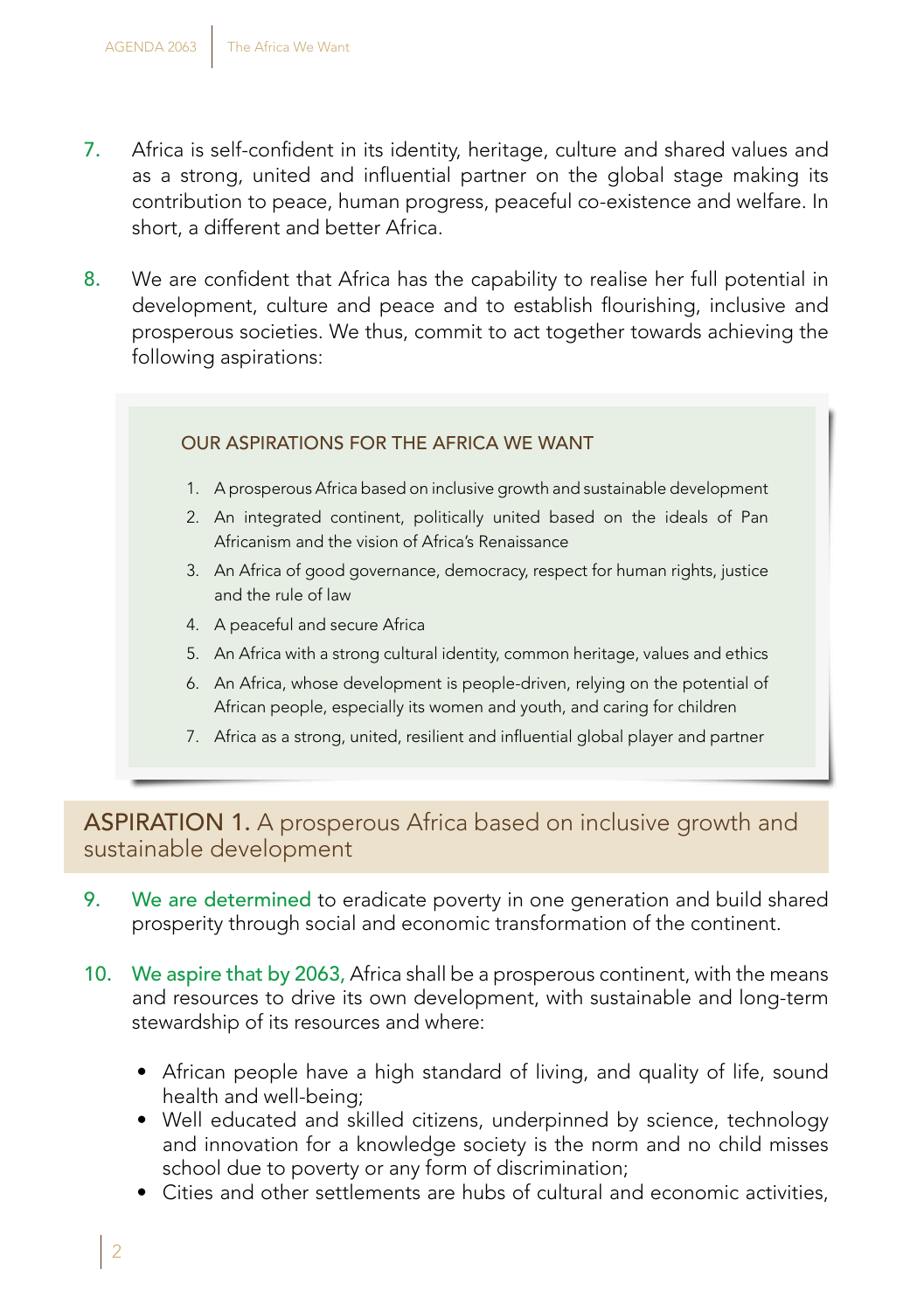with modernized infrastructure, and people have access to affordable and decent housing including housing finance together with all the basic necessities of life such as, water, sanitation, energy, public transport and ICT;

- Economies are structurally transformed to create shared growth, decent jobs and economic opportunities for all;
- Modern agriculture for increased production, productivity and value addition contributes to farmer and national prosperity and Africa's collective food security; and
- Africa's unique natural endowments, its environment and ecosystems, including its wildlife and wild lands are healthy, valued and protected, with climate resilient economies and communities.
- 11. By 2063, African countries will be amongst the best performers in global quality of life measures. This will be attained through strategies of inclusive growth, job creation, increasing agricultural production; investments in science, technology, research and innovation; gender equality, youth empowerment and the provision of basic services including health, nutrition, education, shelter, water and sanitation.
- 12. Africa's collective GDP will be proportionate to her share of the world's population and natural resource endowments.
- 13. Africa's agriculture will be modern and productive, using science, technology, innovation and indigenous knowledge. The hand hoe will be banished by 2025 and the sector will be modern, profitable and attractive to the continent's youths and women.
- 14. Africa's human capital will be fully developed as its most precious resource, through sustained investments based on universal early childhood development and basic education, and sustained investments in higher education, science, technology, research and innovation, and the elimination of gender disparities at all levels of education. Access to post-graduate education will be expanded and strengthened to ensure world-class infrastructure for learning and research and support scientific reforms that underpin the transformation of the continent.
- 15. Africa's Blue/ocean economy, which is three times the size of its landmass, shall be a major contributor to continental transformation and growth, through knowledge on marine and aquatic biotechnology, the growth of an Africa-wide shipping industry, the development of sea, river and lake transport and fishing; and exploitation and beneficiation of deep sea mineral and other resources.
- 16. Whilst Africa at present contributes less than 5% of global carbon emissions,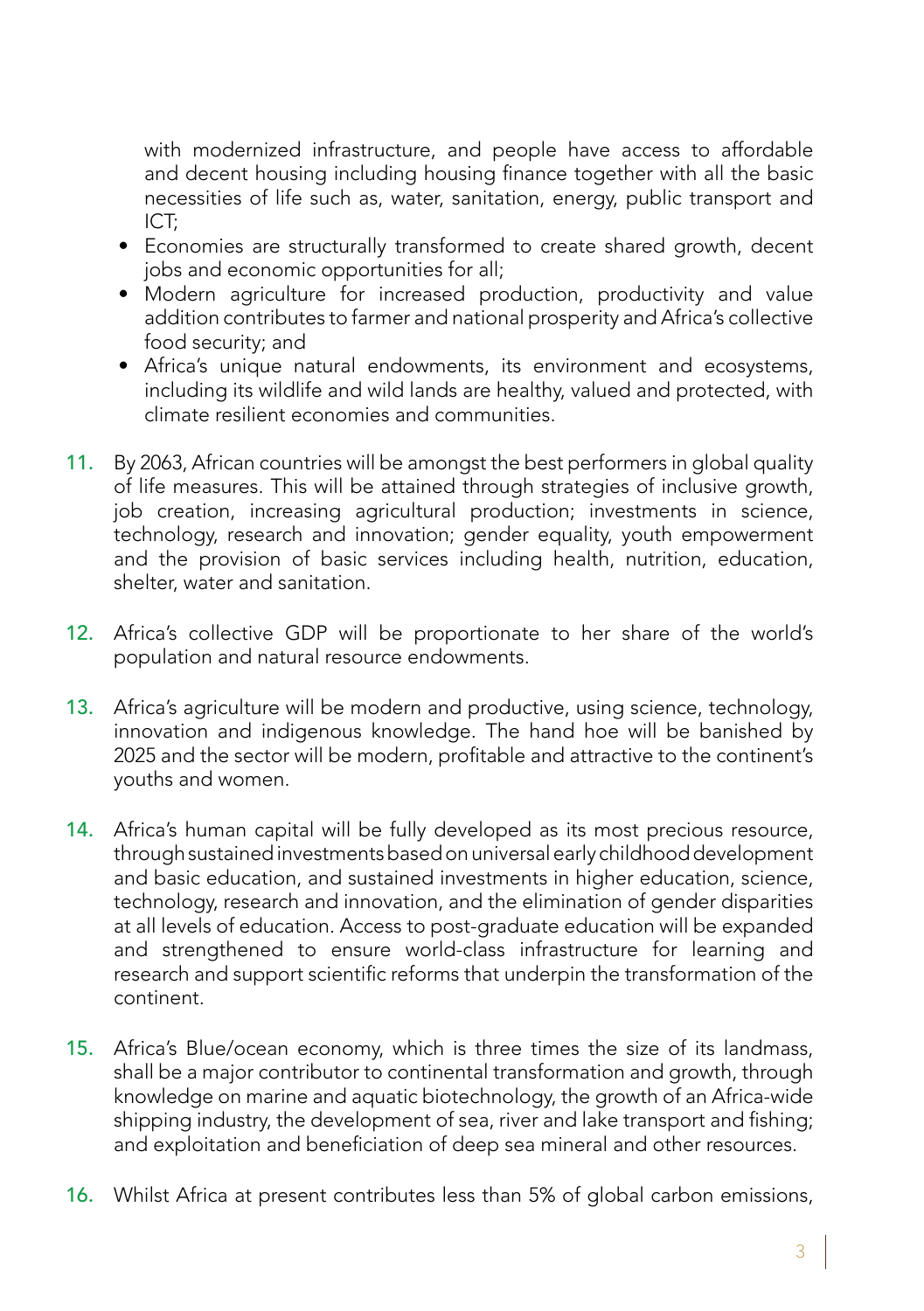it bears the brunt of the impact of climate change. Africa shall address the global challenge of climate change by prioritizing adaptation in all our actions, drawing upon skills of diverse disciplines with adequate support (affordable technology development and transfer, capacity building, financial and technical resources) to ensure implementation of actions for the survival of the most vulnerable populations, including islands states, and for sustainable development and shared prosperity.

- 17. Africa will participate in global efforts for climate change mitigation that support and broaden the policy space for sustainable development on the continent. Africa shall continue to speak with one voice and unity of purpose in advancing its position and interests on climate change.
- 18. Africa shall have equitable and sustainable use and management of water resources for socio-economic development, regional cooperation and the environment.

ASPIRATION 2. An integrated continent, politically united, based on the ideals of Pan-Africanism and the vision of Africa's Renaissance

- 19. Since 1963, the quest for African Unity has been inspired by the spirit of Pan Africanism, focusing on liberation, and political and economic independence. It is motivated by development based on self-reliance and self-determination of African people, with democratic and people-centred governance.
- 20. We aspire that by 2063, Africa shall:
	- Be a United Africa;
	- Have world class, integrative infrastructure that criss-crosses the continent;
	- Have dynamic and mutually beneficial links with her Diaspora; and
	- Be a continent of seamless borders, and management of cross-border resources through dialogue.
- 21. Africa shall be an integrated, united, peaceful, sovereign, independent, confident and self-reliant continent.
- 22. Africa will witness the rekindling of solidarity and unity of purpose that underpinned the struggle for emancipation from slavery, colonialism, apartheid and economic subjugation. By 2020 all remnants of colonialism will have ended and all African territories under occupation fully liberated. We shall take measures to expeditiously end the unlawful occupation of the Chagos Archipelago, the Comorian Island of Mayotte and affirm the right to self-determination of the people of Western Sahara. All kinds of oppression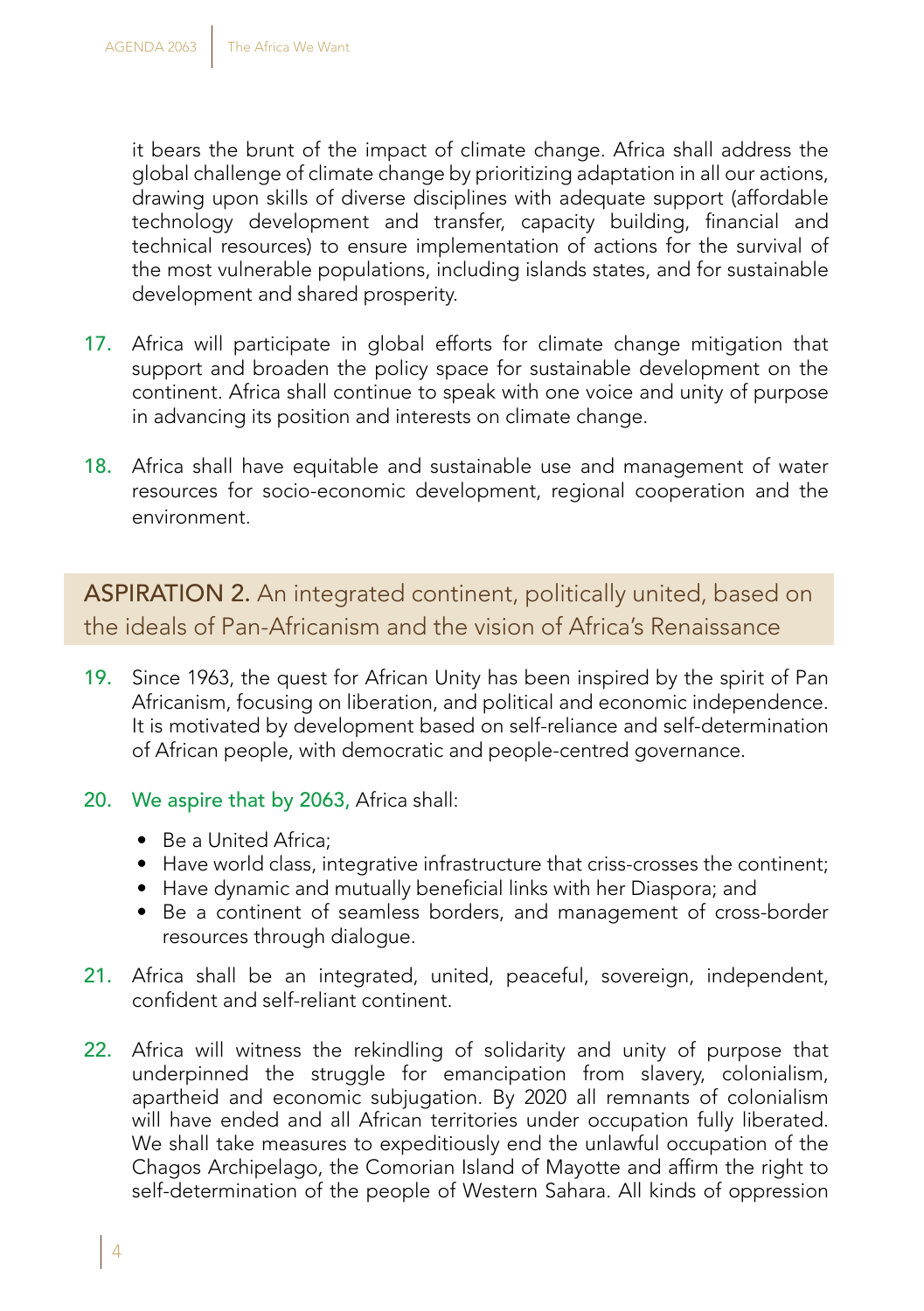including gender, racial and other forms of discrimination will be ended.

- 23. The political unity of Africa will be the culmination of the integration process, which includes the free movement of people and the establishment of continental institutions, leading to full economic integration. By 2030, there shall be consensus on the form of the continental government and institutions.
- 24. Africa shall be a continent where the free movement of people, capital, goods and services will result in significant increases in trade and investments amongst African countries rising to unprecedented levels, and in the strengthening of Africa's place in global trade.
- 25. By 2063, the necessary infrastructure will be in place to support Africa's accelerated integration and growth, technological transformation, trade and development. This will include high-speed railway networks, roads, shipping lines, sea and air transport, as well as well-developed ICT and the digital economy. A Pan-African High Speed Train Network will connect all the major cities/capitals of the continent, with adjacent highways and pipelines for gas, oil, water, as well as ICT Broadband cables and other infrastructure. This will be a catalyst for manufacturing, skills development, technology, research and development, integration and intra-African trade, investments and tourism.
- 26. The world-class infrastructure, accompanied by trade facilitation, will see intra-African trade growing from less than 12% in 2013 to approaching 50% by 2045. Africa's share of global trade shall rise from 2% to 12%. This will in turn spur the growth of Pan-African companies of global reach in all sectors.

ASPIRATION 3. An Africa of good governance, democracy, respect for human rights, justice and the rule of law

- 27. Africa shall have a universal culture of good governance, democratic values, gender equality, respect for human rights, justice and the rule of law.
- 28. We aspire that by 2063, Africa will:
	- Be a continent where democratic values, culture, practices, universal principles of human rights, gender equality, justice and the rule of law are entrenched; and
	- Have capable institutions and transformative leadership in place at all levels.
- 29. The continent's population will enjoy affordable and timely access to independent courts and judiciary that deliver justice without fear or favour.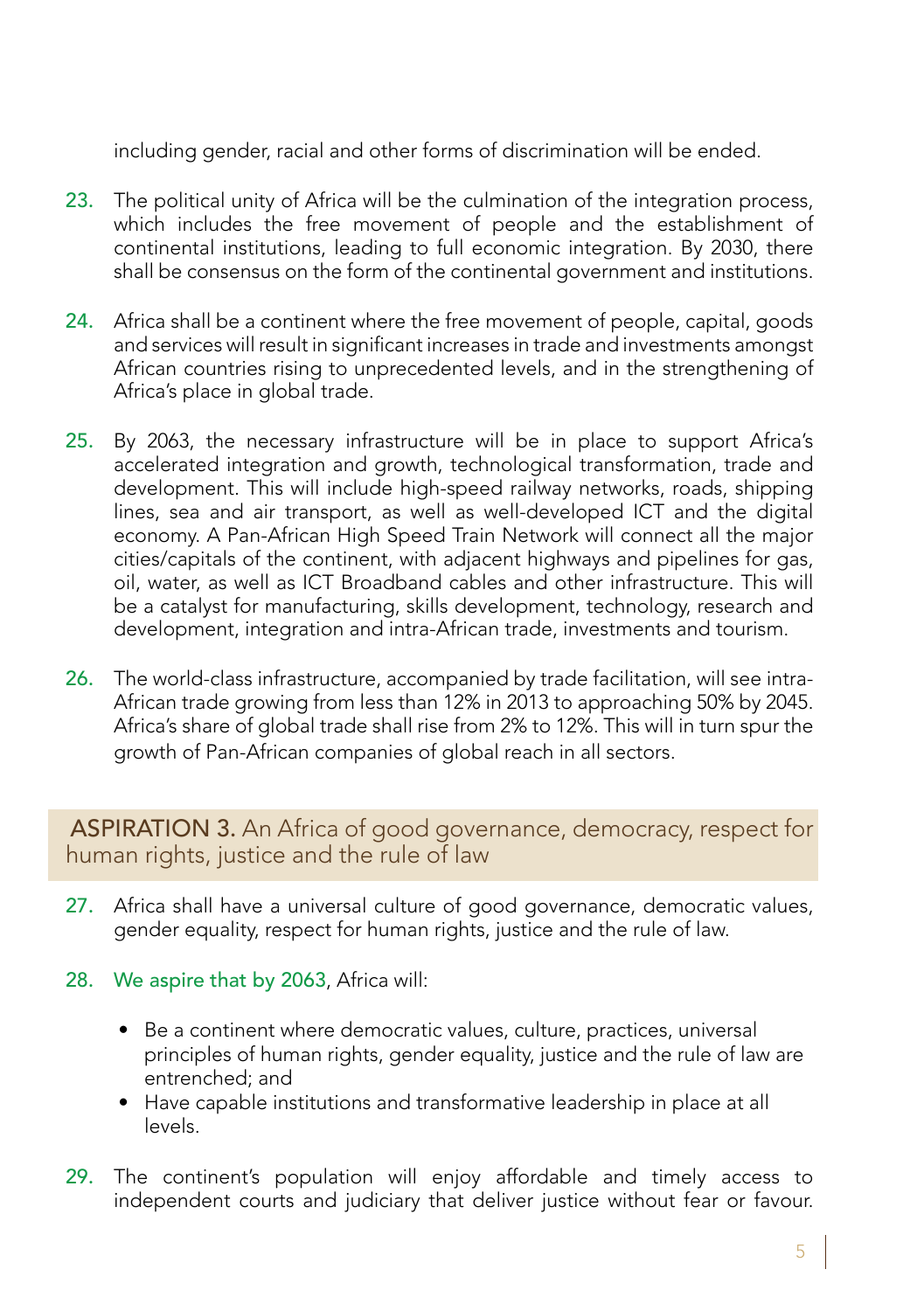Corruption and impunity will be a thing of the past.

- 30. Africa will be a continent where the institutions are at the service of its people. Citizens will actively participate in the social, economic and political development and management. Competent, professional, rules and meritbased public institutions will serve the continent and deliver effective and efficient services. Institutions at all levels of government will be developmental, democratic, and accountable.
- 31. There will be transformative leadership in all fields (political, economic, religious, cultural, academic, youth and women) and at continental, regional, national and local levels.

#### ASPIRATION 4. A peaceful and secure Africa

- 32. Mechanisms for peaceful prevention and resolution of conflicts will be functional at all levels. As a first step, dialogue-centred conflict prevention and resolution will be actively promoted in such a way that by 2020 all guns will be silent. A culture of peace and tolerance shall be nurtured in Africa's children and youth through peace education.
- 33. Africa will be a *peaceful and secure continent,* with harmony among communities starting at grassroots level. The management of our diversity will be a source of wealth, harmony and social and economic transformation rather than a source of conflict.
- 34. We aspire that by 2063, Africa shall have:
	- An entrenched and flourishing culture of human rights, democracy, gender equality, inclusion and peace;
	- Prosperity, security and safety for all citizens; and
	- Mechanisms to promote and defend the continent's collective security and interests.
- 35. We recognize that a prosperous, integrated and united Africa, based on good governance, democracy, social inclusion and respect for human rights, justice and the rule of law are the necessary pre-conditions for a peaceful and conflictfree continent.
- 36. The continent will witness improved human security with sharp reductions in violent crimes. There shall be safe and peaceful spaces for individuals, families and communities.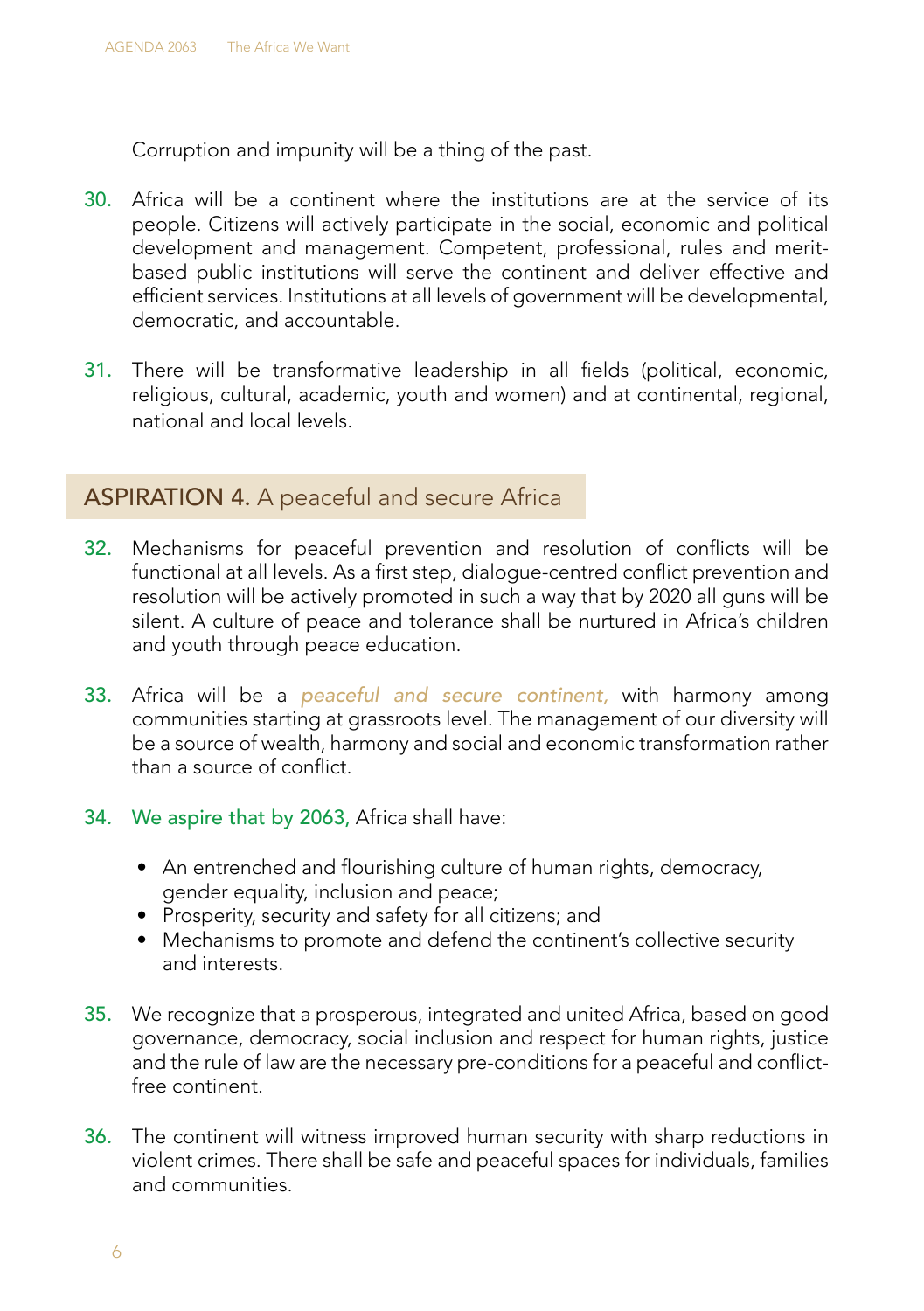- 37. Africa shall be free from armed conflict, terrorism, extremism, intolerance and gender-based violence, which are major threats to human security, peace and development. The continent will be drugs-free, with no human trafficking, where organized crime and other forms of criminal networks, such as the arms trade and piracy, are ended. Africa shall have ended the illicit trade in and proliferation of small arms and light weapons.
- 38. Africa shall promote human and moral values based on inclusion and the rejection of all forms of terrorism, religious extremism and other forms of intolerance, irrespective of their motivations.
- 39. By 2063, Africa will have the capacity to secure peace and protect its citizens and their interests, through common defence, foreign and security policies.

#### ASPIRATION 5: An Africa with a strong cultural identity, common heritage, values and ethics

40. Pan-Africanism and the common history, destiny, identity, heritage, respect for religious diversity and consciousness of African people's and her diaspora's will be entrenched.

#### 41. We aspire that by 2063:

- Pan Africanism will be fully entrenched;
- The African Renaissance has reached its peak; and
- Our diversity in culture, heritage, languages and religion shall be a cause of strength, including the tangible and intangible heritage of Africa's island states.
- 42. Pan-African ideals will be fully embedded in all school curricula and Pan-African cultural assets (heritage, folklore, languages, film, music, theatre, literature, festivals, religions and spirituality.) will be enhanced. The African creative arts and industries will be celebrated throughout the continent, as well as, in the diaspora and contribute significantly to self-awareness, well-being and prosperity, and to world culture and heritage. African languages will be the basis for administration and integration. African values of family, community, hard work, merit, mutual respect and social cohesion will be firmly entrenched.
- 43. Africa's stolen culture, heritage and artefacts will be fully repatriated and safeguarded.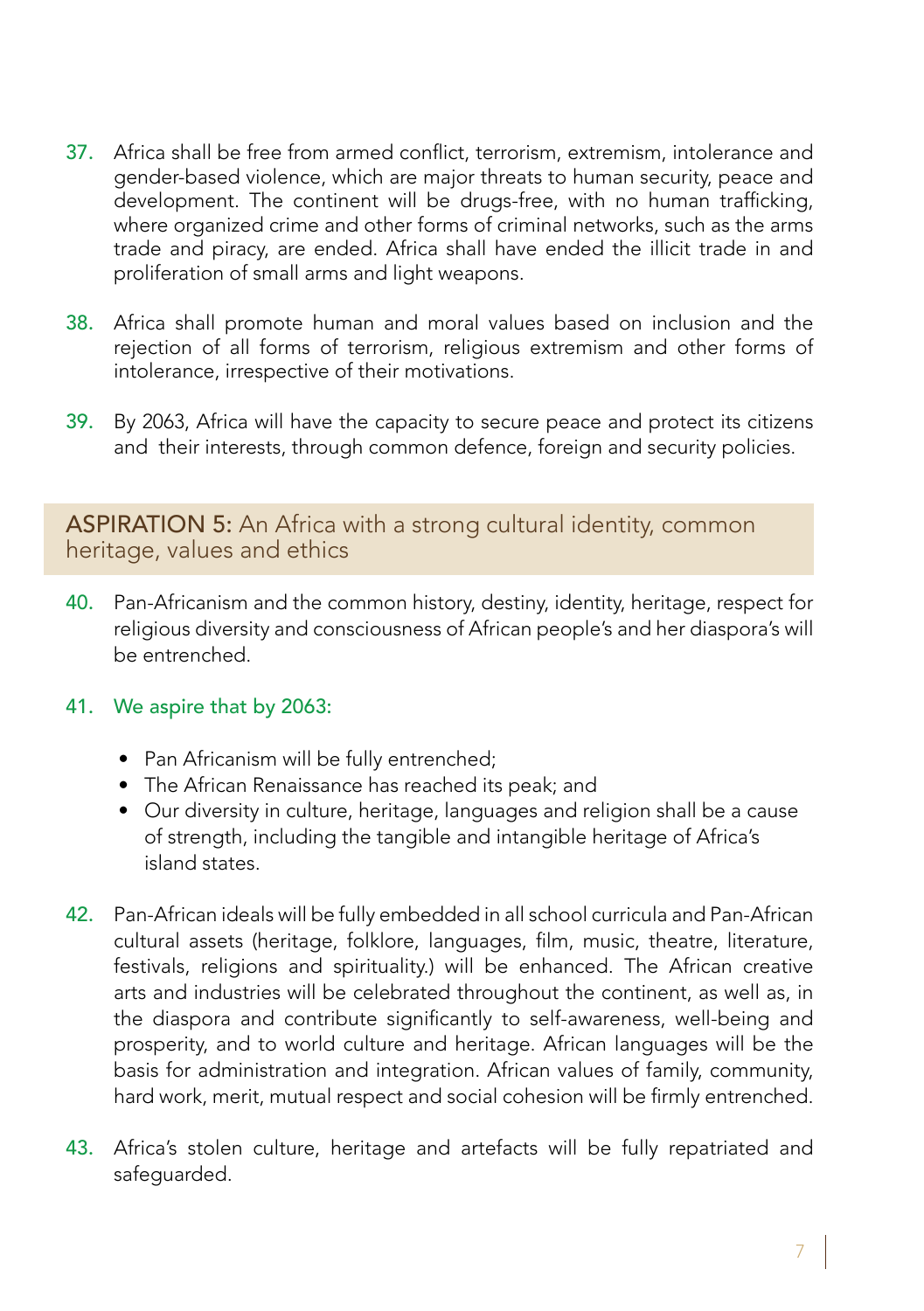- 44. Culture, heritage and a common identity and destiny will be the centre of all our strategies so as to facilitate a Pan-African approach and the African Renaissance.
- 45. Africa's women and youth shall play an important role as drivers of change. Inter-generational dialogue will ensure that Africa is a continent that adapts to social and cultural change.
- 46. Africa is a continent of people with religious and spiritual beliefs, which play a profound role in the construction of the African identity and social interaction. The continent will continue to vehemently oppose all forms of politicization of religion and religious extremism.

ASPIRATION 6: An Africa whose development is people-driven, relying on the potential of African people, especially its women and youth, and caring for children

- 47. All the citizens of Africa will be actively involved in decision making in all aspects. Africa shall be an inclusive continent where no child, woman or man will be left behind or excluded, on the basis of gender, political affiliation, religion, ethnic affiliation, locality, age or other factors.
- 48. All the citizens of Africa will be actively involved in decision making in all aspects of development, including social, economic, political and environmental.
- 49. We aspire that by 2063, Africa:
	- Is People-centred and caring;
	- Puts children first;
	- Has empowered women to play their rightful role in all spheres of life;
	- Has full gender equality in all spheres of life; and
	- Has engaged and empowered youth.
- 50. The African woman will be fully empowered in all spheres, with equal social, political and economic rights, including the rights to own and inherit property, sign contracts, register and manage businesses. Rural women will have access to productive assets: land, credit, inputs and financial services.
- 51. All forms of gender-based violence and discrimination (social, economic,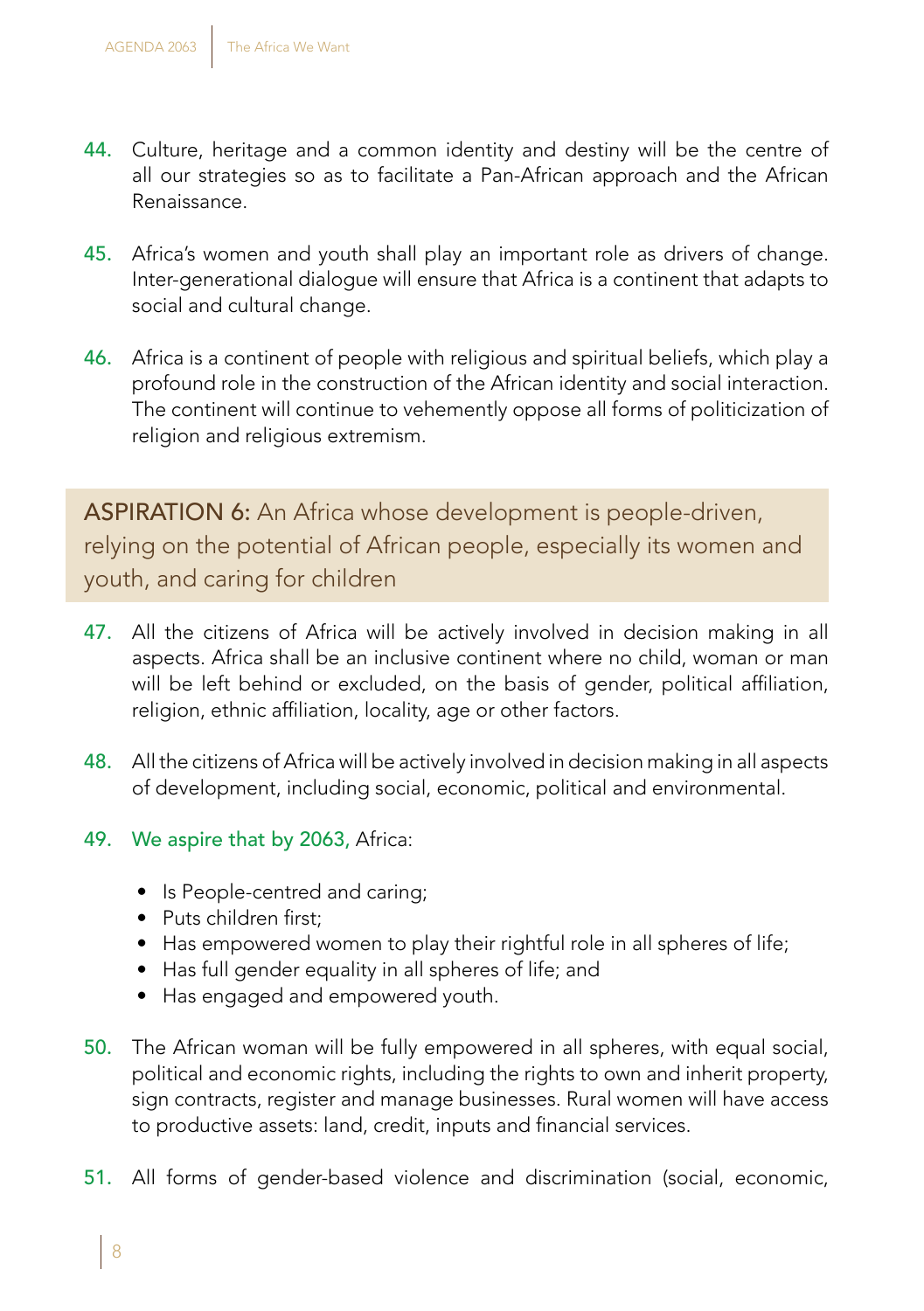political) against women and girls will be eliminated and the latter will fully enjoy all their human rights. All harmful social practices (especially female genital mutilation and child marriages) will be ended and barriers to quality health and education for women and girls eliminated.

- 52. Africa of 2063 will have full gender parity, with women occupying at least 50% of elected public offices at all levels and half of managerial positions in the public and the private sectors. The economic and political glass ceiling that restricted women's progress will have been shattered.
- 53. African children shall be empowered through the full implementation of the African Charter on the Rights of the Child.
- 54. The youth of Africa shall be socially, economically and politically empowered through the full implementation of the African Youth Charter.
- 55. Africa will be a continent where the talent of the child and the youth will be fully developed, rewarded and protected for the benefit of society.
- 56. All forms of systemic inequalities, exploitation, marginalization and discrimination of young people will be eliminated and youth issues mainstreamed in all development agendas.
- 57. Youth unemployment will be eliminated, and Africa's youth guaranteed full access to education, training, skills and technology, health services, jobs and economic opportunities, recreational and cultural activities as well as financial means and all necessary resources to allow them to realize their full potential.
- 58. Young African men and women will be the path breakers of the African knowledge society and will contribute significantly to innovation and entrepreneurship. The creativity, energy and innovation of Africa's youth shall be the driving force behind the continent's political, social, cultural and economic transformation.

ASPIRATION 7: Africa as a strong, united, resilient and influential global player and partner and partner

59. Africa shall be a strong, united, resilient, peaceful and influential global player and partner with a significant role in world affairs. We affirm the importance of African unity and solidarity in the face of continued external interference including, attempts to divide the continent and undue pressures and sanctions on some countries.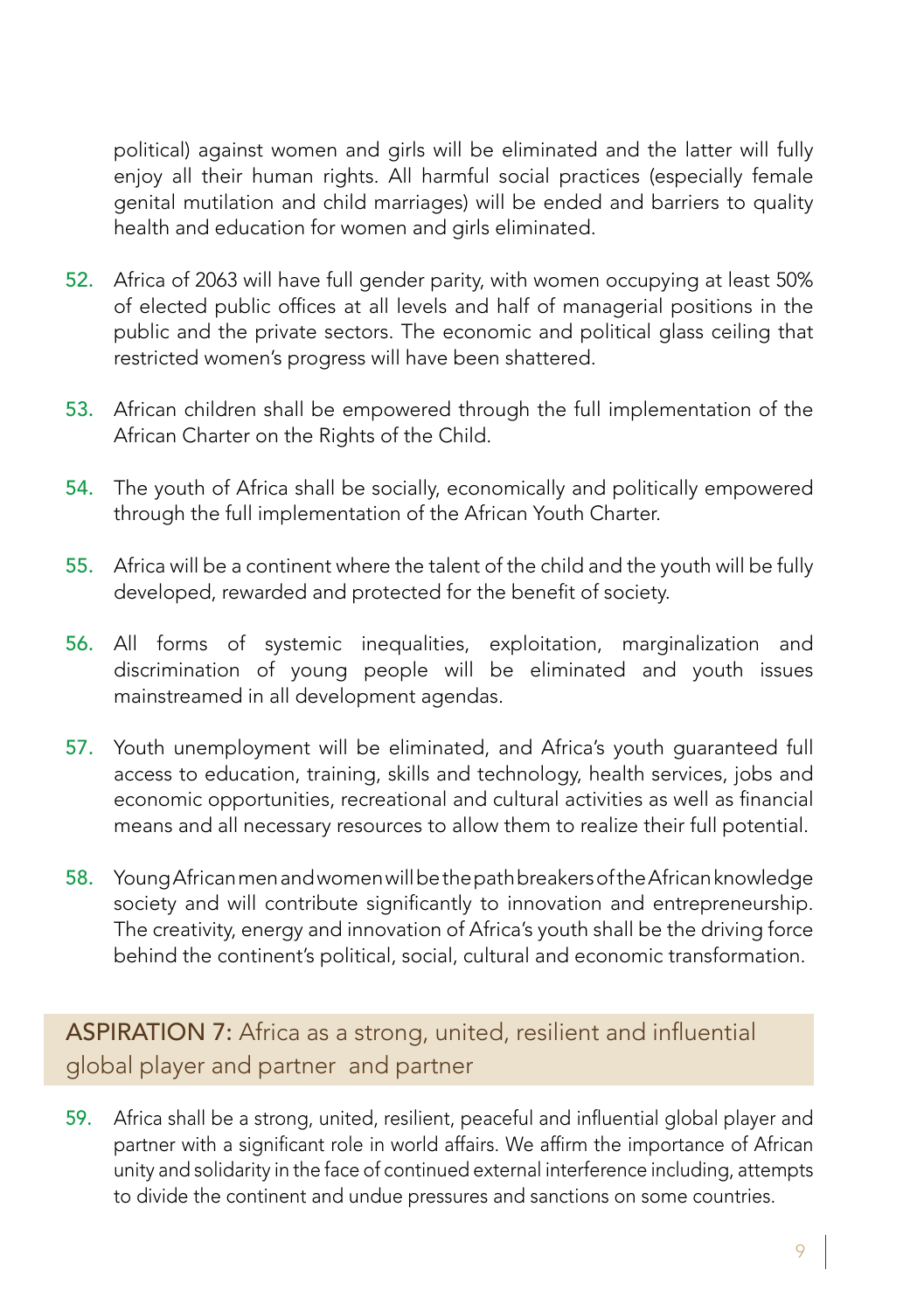#### 60. We aspire that by 2063, Africa shall be:

- A major social, political and economic force in the world, with her rightful share of the global commons (land, oceans and space);
- An active and equal participant in global affairs, multilateral institutions, and a driver for peaceful co-existence, tolerance and a sustainable and just world; and
- Fully capable and have the means to finance her development.
- 61. Africa will take her rightful place in the political, security, economic, and social systems of global governance towards the realization of its Renaissance, establishing Africa as a leading continent. We undertake to continue the global struggle against all forms of exploitation, racism and discrimination, xenophobia and related intolerances; to advance international cooperation that promotes and defends Africa's interests, and is mutually beneficial and aligned to our Pan-Africanist vision; to continue to speak with one voice and act collectively to promote our common interests and positions in the international arena.
- 62. Africa shall continue to advocate for the reform of the United Nations and other international institutions, with particular reference to the UN Security Council, in order to correct the historical injustice of Africa not being represented on the Council by a permanent seat.
- 63. Africa is on an upward trend and seeks mutually beneficial relations and partnerships with other regions and continents. It, therefore, looks at the nature of partnerships with a view to rationalizing them and enhancing the benefits to its transformation and integration efforts. We shall do so by strengthening our common perspectives on partnerships and by speaking with one voice on priorities and views on global matters.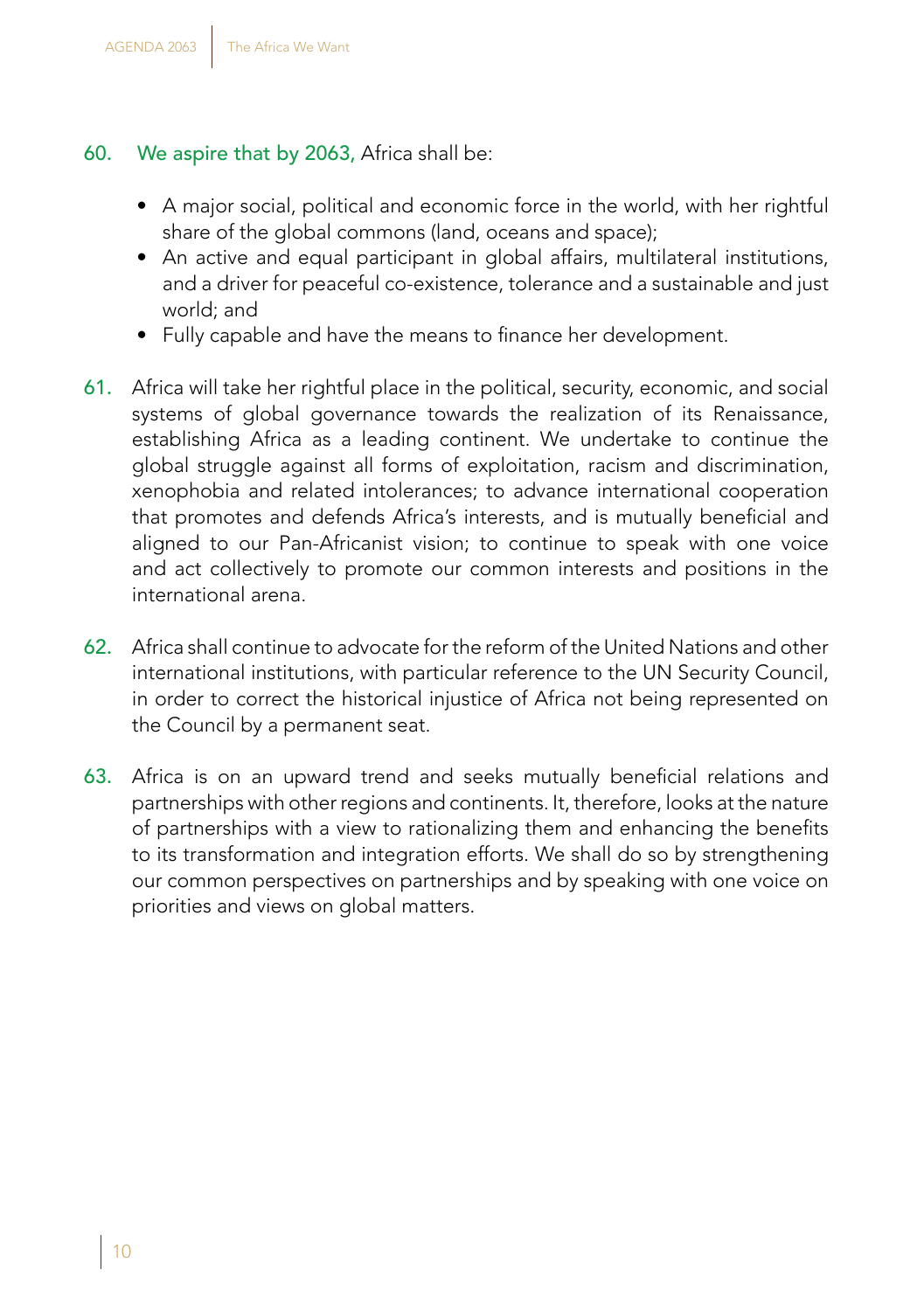## THE ASSEMBLY OF THE AFRICAN UNION

- 64. We, the Heads of State and Government of the African Union assembled for the 24th Ordinary Session of the Assembly of the Union in January 2015, Addis Ababa, Ethiopia;
- 65. Have taken note of the aspirations and determination of the African people expressed above, reiterate our full appreciation and commitment to these aspirations;
- 66. Re-affirm that Agenda 2063 builds on past achievements and challenges and takes into account the continental and global context and trends in which Africa is realizing its transformation, including:
	- *a. The Pan African vision and project,* which guided struggles of African people and their descendants against slavery, colonialism, apartheid and racial discrimination; the commitment of the founders of the Organization of African Unity (OAU) to self-determination, integration, solidarity and unity; and which today forms the backdrop for Africa's renaissance, transformation and integration.
	- *b. An African turning point,* starting at the turn of the millennium with our renewed determination to end wars and conflicts, to build shared prosperity, to integrate, to build responsive and democratic governance and to end the continent's marginalization through the transformation of the OAU into the African Union and the adoption of the New Partnership for Africa's Development (NEPAD). Thus Africa, over the last decade has experienced sustained levels of growth, greater peace and stability and positive movements on a number of human development indicators. We recognise that sustaining this path and pace, though positive, is not sufficient for Africa to catch up, hence the need for radical transformation at all levels and in all spheres. Africa must therefore, consolidate the positive turn around, using the opportunities of demographics, natural resources, urbanization, technology and trade as a springboard to ensure its transformation and renaissance to meet the people's aspirations.
	- *c. Lessons from global developmental experiences,* the significant advances by countries of the South to lift huge sections of their populations out of poverty, improve incomes and catalyse economic and social transformation. We are part of the global drive through the United Nations and other multilateral organisations to find multi-lateral approaches to humanity's most pressing concerns including human security and peace, the eradication of poverty,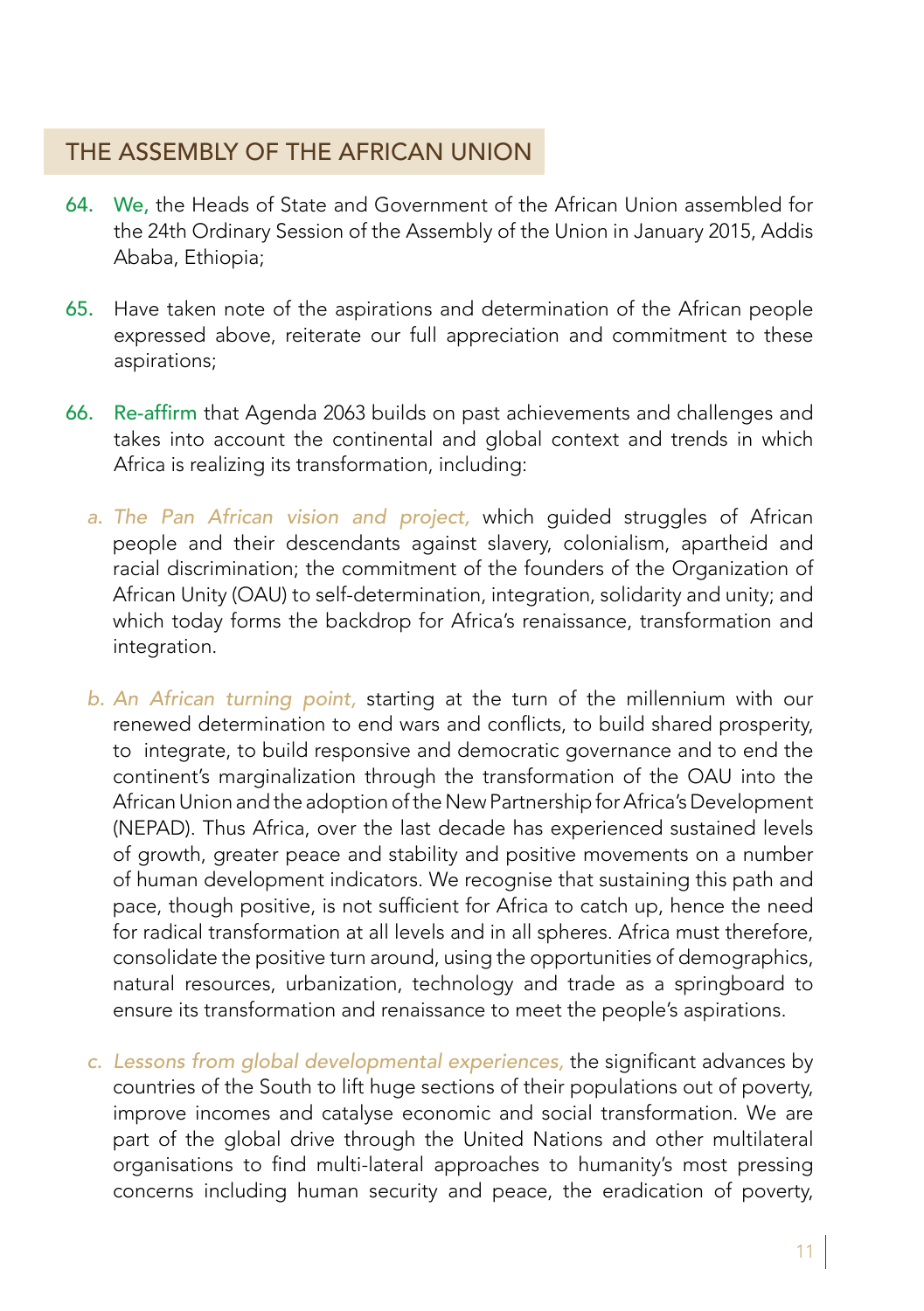hunger and disease, gender equality and climate change, as well as the Common African Position on the post-2015 Development Agenda.

- *d. Learning from past and present African development efforts and challenges and forging an African-centred approach to transformation* which includes lessons from post-independence state and nation-building, industrialization and modernization efforts, the fight against disease, ignorance and poverty; and the push for integration, as captured in the OAU Charter, the Monrovia Declaration, the Lagos Plan of Action, the Abuja Treaty, the AU Constitutive Act and, NEPAD.
- *e. People-centered development, gender equality and youth empowerment,* which place the African people at the centre of all *continental efforts, to ensure their participation in the transformation* of the continent, and to build caring and inclusive societies. No society can reach its full potential, unless it empowers women and youth and removes all obstacles to women's full participation in all areas of human endeavours. Africa must provide an enabling environment for its women, children and young people to flourish and reach their full potential.
- *f. The changing global context,* and in our times the modern information revolution; globalization; changes in technology, production, trade, knowledge and labour markets; the opportunities presented by global demographic trends, urbanization and the growing global middle and working classes in the South; the move towards multi-polarity with strong elements of uni-polarism remaining, global security and the impact of climate change. Humanity today has the capacities, technology and know-how to ensure a decent standard of living and human security for all inhabitants of our earth. And yet children continue to die of preventable diseases; women continue to die whilst giving birth; hunger and malnutrition remain part of the human experience; and underdevelopment, fragility, marginalization and inequality between regions and countries and within countries persist.
- 67. Stress that Agenda 2063 is:
	- Our endogenous plan for transformation. It harnesses the continent's comparative advantages such as its people, history and cultures; its natural resources; its position and repositioning in the world to effect equitable and people-centred social, economic and technological transformation and the eradication of poverty. It seeks to fulfil our obligation to our children as an inter-generational compact, to develop Africa's human capital; build social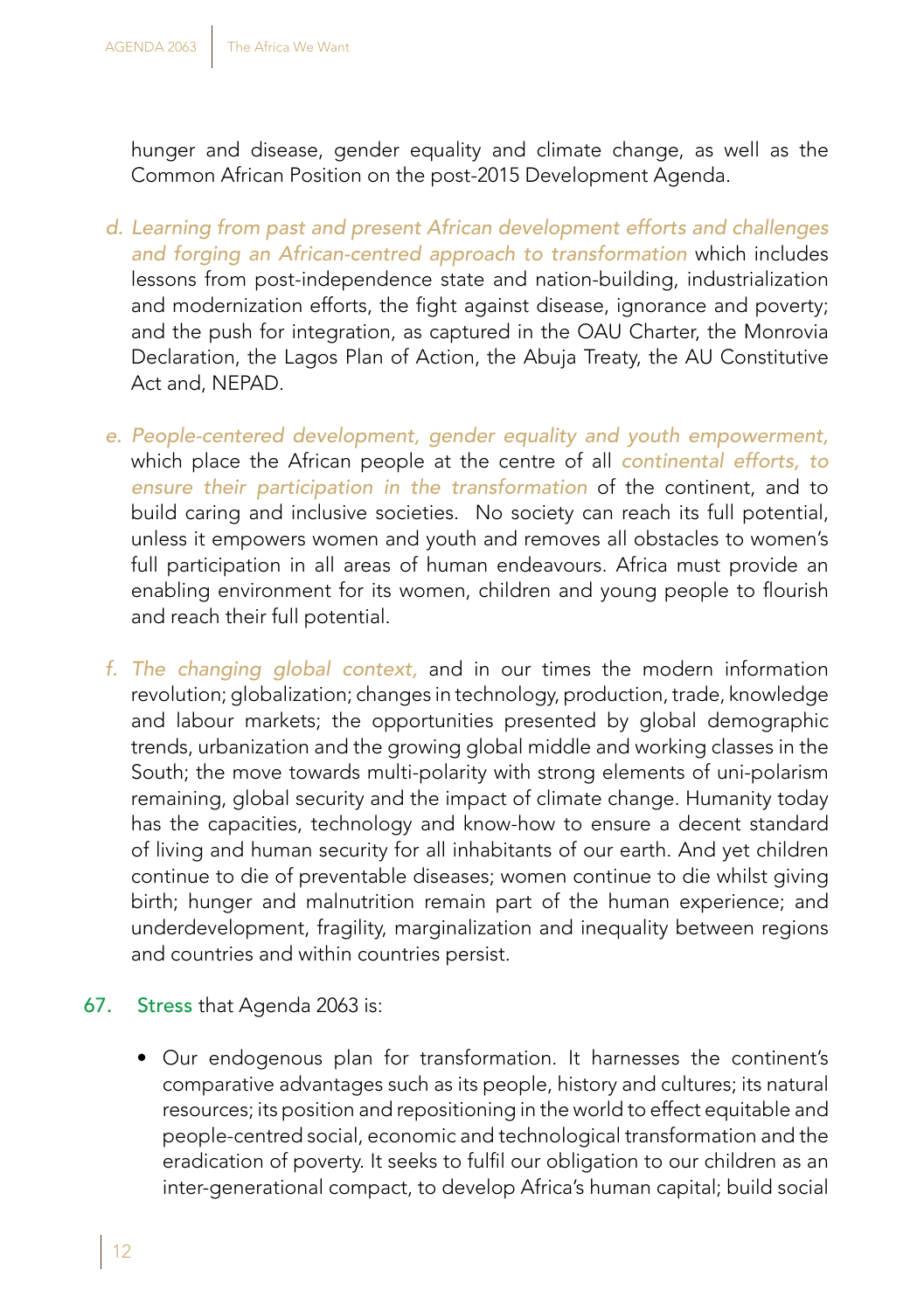assets, infrastructure and public goods; empower women and youth; promote lasting peace and security; build effective developmental states and participatory and accountable institutions of governance.

- Africa's vision and roadmap for sequencing our sectoral and normative, national, regional and continental plans into a coherent whole.
- A call to action to all Africans and people of African descent, to take personal responsibility for the destiny of the continent and as the primary agents of change and transformation.
- A commitment from citizens, leadership, governments and institutions at national, regional and continental levels to act, coordinate, and cooperate for the realization of this vision.
- 68. Note that Agenda 2063 builds on the pledges made through the 50th Anniversary Solemn Declaration.
- 69. We are confident that our peoples' aspirations and the dream of an Africa that is integrated, peaceful and prosperous is achievable, provided that we construct this future-based plan on actions taken now.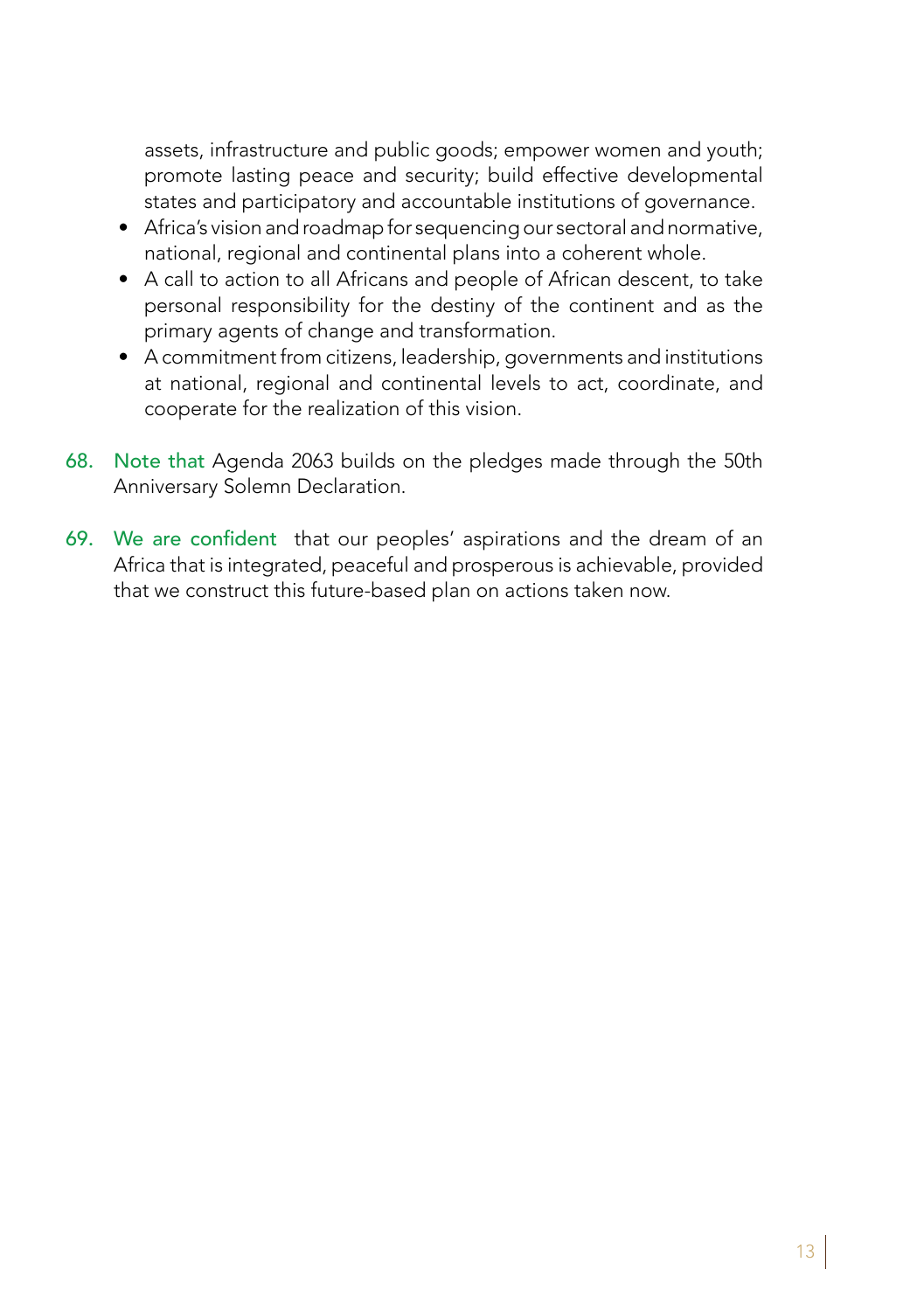## A CALL TO ACTION

- 70. We are deeply conscious that Africa in 2015 stands at a crossroads and we are determined to transform the continent and ensure irreversible and universal change of the African condition.
- 71. We recognize that, although Island States face problems similar to other African countries, they nevertheless have their own peculiar characteristics, vulnerabilities and strengths, which have been taken into account in Agenda 2063.
- 72. We hereby adopt Agenda 2063, as a collective vision and roadmap for the next fifty years and therefore commit to speed-up actions to:
	- *a. Eradicate poverty in the coming decades,* through enhanced investment in the productive capacities (skills and assets) of our people, improving incomes, creating jobs and providing basic necessities of life.
	- *b. Provide opportunities for all Africans to have decent and affordable housing in clean, secure and well planned environments by:*
		- Providing access to affordable and decent housing to all in sustainable human settlements;
		- Ensuring effective and territorial planning and land tenure, use and management systems;
		- Ensuring balanced development of all human settlements while embracing a rural urban continuum; and
		- Improving the livelihoods of the great percentage of the people working and living in slums and informal settlements.
	- *c. Catalyse education and skills revolution and actively promote science, technology, research and innovation, to build knowledge, human capital, capabilities and skills to drive innovations and for the African century:*
		- Expand universal access to quality early childhood, primary and secondary education;
		- Expand and consolidate gender parity in education;
		- Strengthen technical and vocational education and training through scaled up investments, establishment of a pool of high-quality TVET centres across Africa, foster greater links with industry and alignment to labour markets, with a view to improve the skills profile, employability and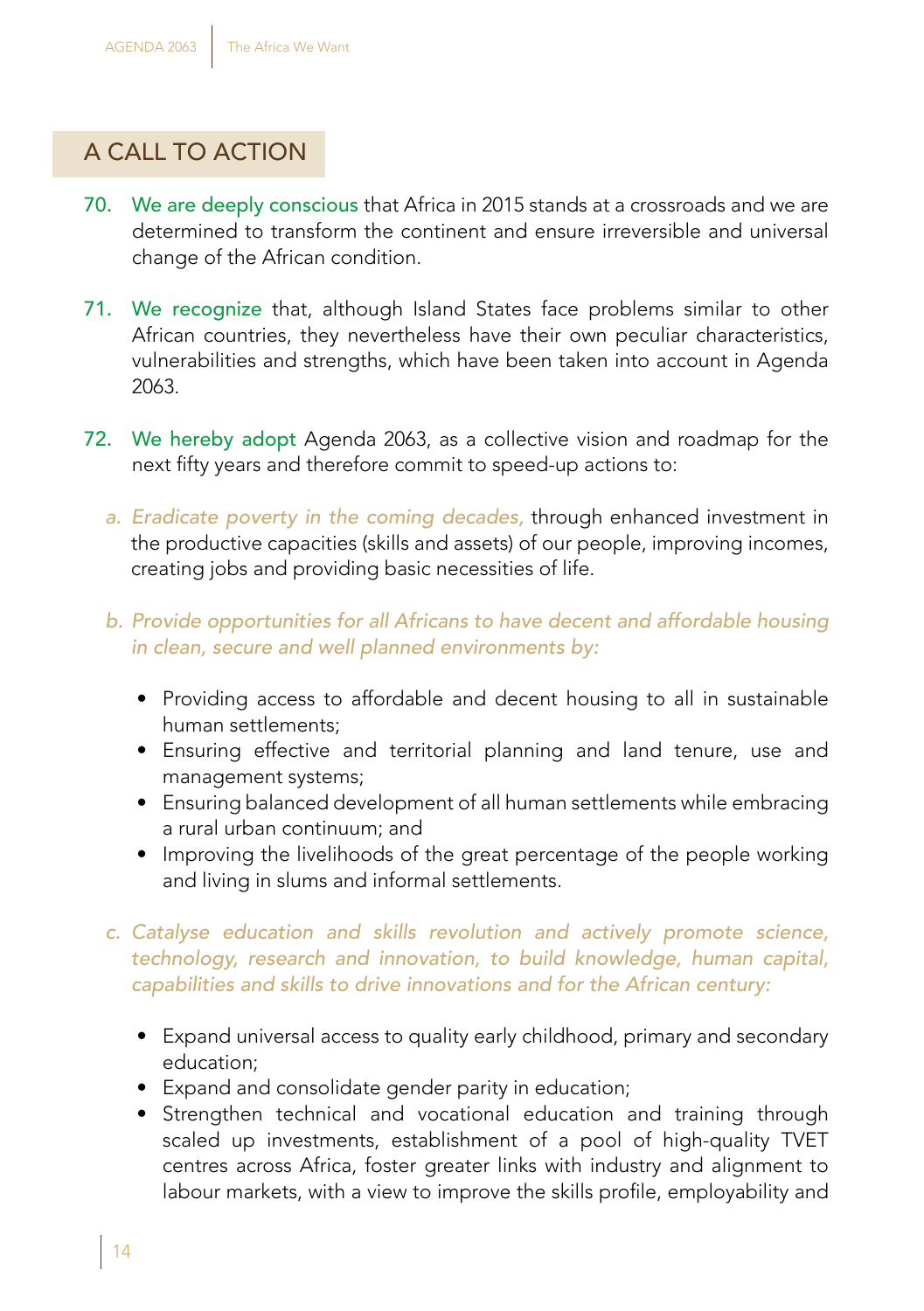entrepreneurship of especially youth and women, and closing the skills gap across the continent;

- Build and expand an African knowledge society through transformation and investments in universities, science, technology, research and innovation; and through the harmonization of education standards and mutual recognition of academic and professional qualifications;
- Establish an African Accreditation Agency to develop and monitor educational quality standards, with a view to expanding student and academic mobility across the continent;
- Strengthen the Pan African University, build the Pan African Virtual University, and elevate Africa's role in global research, technology development and transfer, innovation and knowledge production; and
- Harness universities and their networks and other options to enable high quality university education.

#### *d.* Transform, grow and industrialise our economies through beneficiation and *value addition of natural resources:*

- Implementing the African Industrial Development Action Plan, the African Mining Vision at country, regional and continental level, in particular fasttracking the establishment of the Centre for African Mineral Development;
- Implementing joint cross-border investments to exploit shared natural resources;
- Promoting social dialogue, sectoral and productivity plans and regional and commodity value chains to support the implementation of industrial policies at all levels, with focus on SMMEs and Agribusinesses;
- Establishing Commodity Exchanges for strategic African products;
- Developing strategies to grow the African Blue/ocean and green economies;
- Developing the African private sector through engagement and a conducive climate, fostering Pan-African businesses through the growth of regional manufacturing hubs and scaled up intra-Africa trade;
- Enhancing the Productivity Agenda for Africa, as an essential engine for industrialization, progressively enhancing the competitiveness of the continent in the global economy; and
- Promoting macro-economic policies that facilitate growth, employment creation, investments and industrialisation.
- *e. Consolidate the modernisation of African agriculture and agro-businesses,* through scaled up value addition and productivity, and by 2063: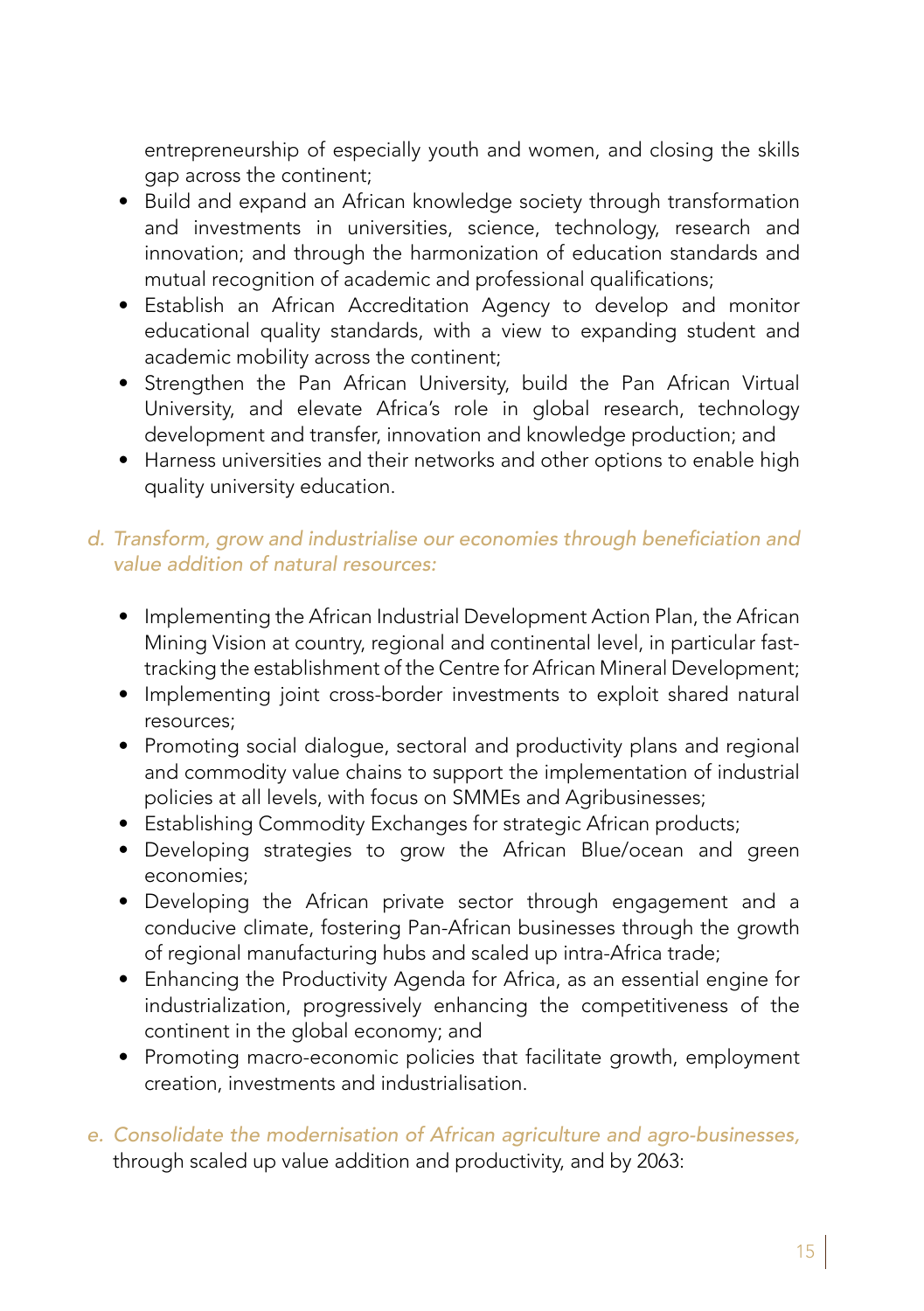- Completely eliminate hunger and food insecurity;
- Reduce the imports of food and raise intra-Africa trade in agriculture and food to 50% of total formal food and agricultural trade;
- Expand the introduction of modern agricultural systems, technology, practices and training, including the banishment of the hand-hoe;
- Develop and implement affirmative policies and advocacy to ensure women's increased access to land and inputs, and ensure that at least 30% of agricultural financing are accessed by women; and
- Economically empower women and youth by enhancing access to financial resources for investment.
- *f. Act with a sense of urgency on climate change and the environment,*  implementation of the Programme on Climate Action in Africa, including:
	- Identification of five regional technology centres, linking with national designated climate technology entities;
	- Programmes on climate change targeting women and youth;
	- A climate resilient agricultural development programme such as CAADP;
	- Sustainable forest management programmes;
	- National adaptation plans, systems and structures (National Designated Authorities and Implementation Entities); and
	- Sustainable exploitation and management of Africa's diversity for the benefit of its people.
- *g. Connect Africa through world-class Infrastructure,* including interconnectivity between island states and the mainland, and with a concerted push to finance and implement the major infrastructure projects in:
	- Transport: connecting all African capitals and commercial centres through the Africa Integrated High Speed Train Network, the PIDA transport corridors; improving the efficiency and connections of the African aviation sector and implementing the Yamoussoukro Declaration, and strengthening the African port and shipping sector as regional and continental assets.
	- Energy: harnessing all African energy resources to ensure modern, efficient, reliable, cost-effective, renewable and environmentally friendly energy to all African households, businesses, industries and institutions, through building the national and regional energy pools and grids, and PIDA energy projects.
	- • ICT: a continent on equal footing with the rest of the world as an information society, an integrated e-economy where every government, business and citizen has access to reliable and affordable ICT services by increasing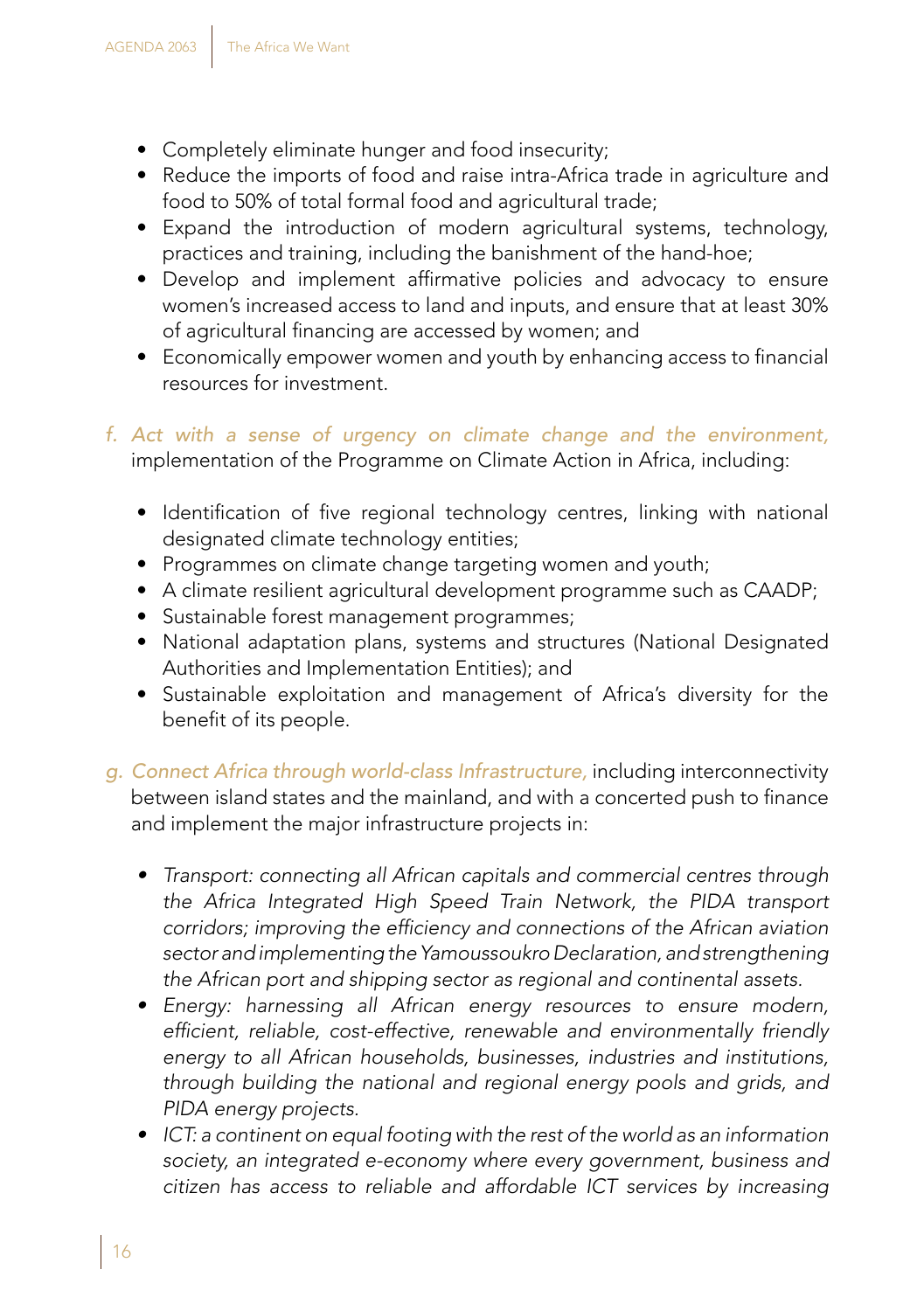broadband penetration by 10% by 2018, broadband connectivity by 20 percentage points and providing access to ICT to children in schools and venture capital to young ICT entrepreneurs and innovators and migration to digital TV broadcasting by 2016.

- *h. Fast-track the establishment of the Continental Free Trade Area* by 2017, a programme to double intra-Africa trade by 2022, strengthen Africa's common voice and policy space in global trade negotiations and establish the financial institutions within agreed upon timeframes.
- *i. Support young people as drivers of Africa's renaissance,* through investment in their health, education and access to technology, opportunities and capital, and concerted strategies to combat youth unemployment and underemployment. Ensure faster movement on the harmonization of continental admissions, curricula, standards, programmes and qualifications and raising the standards of higher education to enhance the mobility of African youth and talent across the continent.
- *j. Silence the gun*s by 2020, through enhanced dialogue-centred conflict *prevention and resolution,* to make peace a reality for all our people. We pledge not to bequeath the burden of conflicts to the next generation of Africans by ending all wars in Africa by 2020. We shall establish an African Human Security Index (AHSI) to monitor progress.
- *k. Achieve gender parity in public and private institutions*, and the removal of all forms of gender discrimination in the social, cultural, economic and political spheres. Mobilise a concerted drive towards immediately ending child marriages, female genital mutilation and other harmful cultural practises that discriminate against women and girls.
- *l. Introduce an African Passport,* issued by Member States, capitalising on the global migration towards e-passports, and with the abolishment of visa requirements for all African citizens in all African countries by 2018.
- *m. Consolidate a democratic and people-centered Africa,* through the universal application of the normative framework of the African Governance Architecture, and all elections on the continent are free, fair and credible.
- *n. Enhance Africa's united voice in global negotiations,* through pooled sovereignty, integration and the development of common African positions. Increase Africa's visibility in global arena, and correct the historical injustice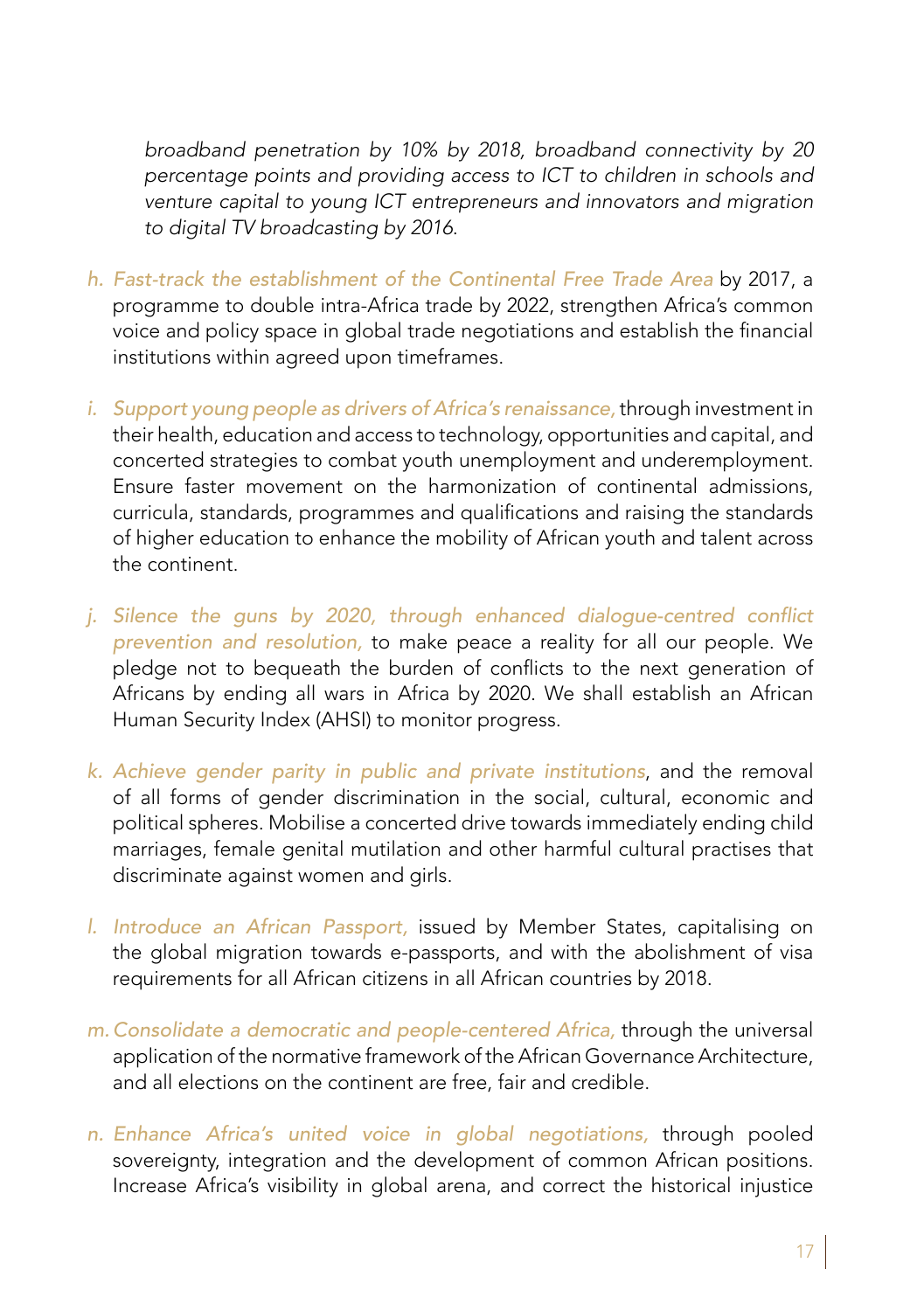of Africa as the region without a permanent seat in the UN Security Council within the next decade.

- *o. Strengthen domestic resource mobilisation,* build continental capital markets and financial institutions, and reverse the illicit flows of capital from the continent, in order to:
	- Build effective, transparent and harmonised tax and revenue collection systems and public expenditure;
	- Reduce aid dependency;
	- Enhance domestic savings;
	- Eliminate all forms of illicit flows;
	- Double the contribution of African capital markets in development financing;
	- Render fully operational appropriate continental financial mechanisms/ institutions;
	- Elevate Africa- multilateral lending institutions to global status;
	- Reduce unsustainable levels of debts;
	- Address the particular challenges of island states in continental and global development financial regimes;
	- Create an enabling global environment for Africa's development, including the mobilisation of resources from all funding mechanisms for implementation of Africa's priorities as defined in Agenda 2063; and
	- Take measures to ensure technology transfer, adaptation and support for innovation.

#### *p. Set up an implementation, monitoring, evaluation system, underpinned by accountability and transparency, to ensure the attainment of the Agenda 2063 Aspirations by:*

- Identifying leadership and stakeholders at the national, regional and continental levels and assigning roles and responsibilities to each of them;
- Providing broad policy guidelines that would be adopted/adapted by national, regional and continental stakeholders with respect to the implementation, monitoring and evaluation of Agenda 2063;
- Conducting an institutional review of AU structures, processes and methods of work in relation to the implementation of Agenda 2063;
- Leveraging the strengths of the RECs as the focal points for coordinating the implementation, monitoring and evaluation of Agenda 2063 at member states' level;
- Leveraging the strengths of AU institutions, such as African Union Commission (AUC), NEPAD Planning and Coordinating Agency (NPCA),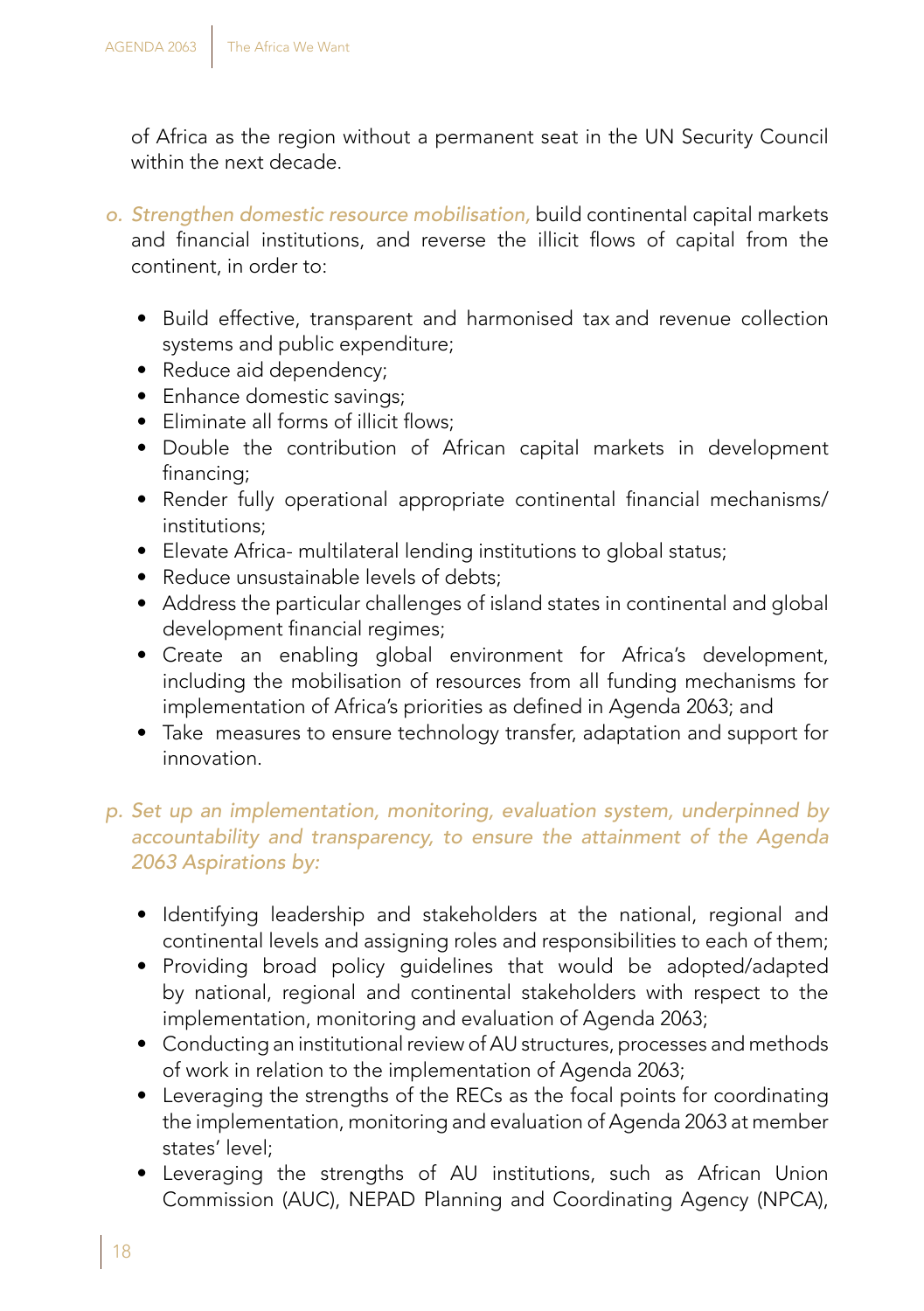the Pan-African Parliament (PAP), Economic, Social and Cultural Council (ECOSOCC), STCs amongst others, to coordinate implementation, monitoring and evaluation at the continental level;

- Leveraging the strengths of collaborators and other strategic partners, such as the African Development Bank (AfDB), the UN Economic Commission for Africa (UNECA), the African Capacity Building Foundation (ACBF), the Association of African Public Services Commissions (AAPSC) amongst others to assist the AU institutions in playing their roles effectively; and
- Organising an annual stakeholder platform to review the progress of implementation of Agenda 2063 at the national, regional and continental levels and submitting the outcome of these deliberations in the form of Annual Agenda 2063 State of the Union Report to the Assembly of the African Union.
- 73. *We are resolutely moving towards continental unity:* the speeding up of the regional integration process is a critical success factor for shared prosperity and peace. Political unity of Africa will be the culmination of the integration process, including the free movement of people, the establishment of the continental institutions, and full economic integration. By 2030, there shall be consensus on the form of the continental government and institutions.

#### CRITICAL ENABLERS FOR AFRICA'S TRANSFORMATION

- 74. The determination, participation, self-reliance and solidarity of Africa's peoples and leadership are preconditions for success and we therefore recognize the following as critical enablers of continental transformation:
	- *a. The People's ownership and mobilisation:* The continuous mobilisation of the African people and the diaspora in various formations, effective communication and outreach, and sustained and inclusive social dialogue on Agenda 2063.
	- *b.* African resources to finance its development: Looking inwards to mobilise African resources to finance and accelerate its transformation, integration, peace, security, infrastructure, industrialization, democratic governance and strengthen continental institutions.
	- *c. Accountable leadership and responsive institutions:* Build visionary and accountable leadership, democratic and developmental governance and institutions, through robust and transparent planning, implementation, monitoring and evaluation mechanisms at all levels.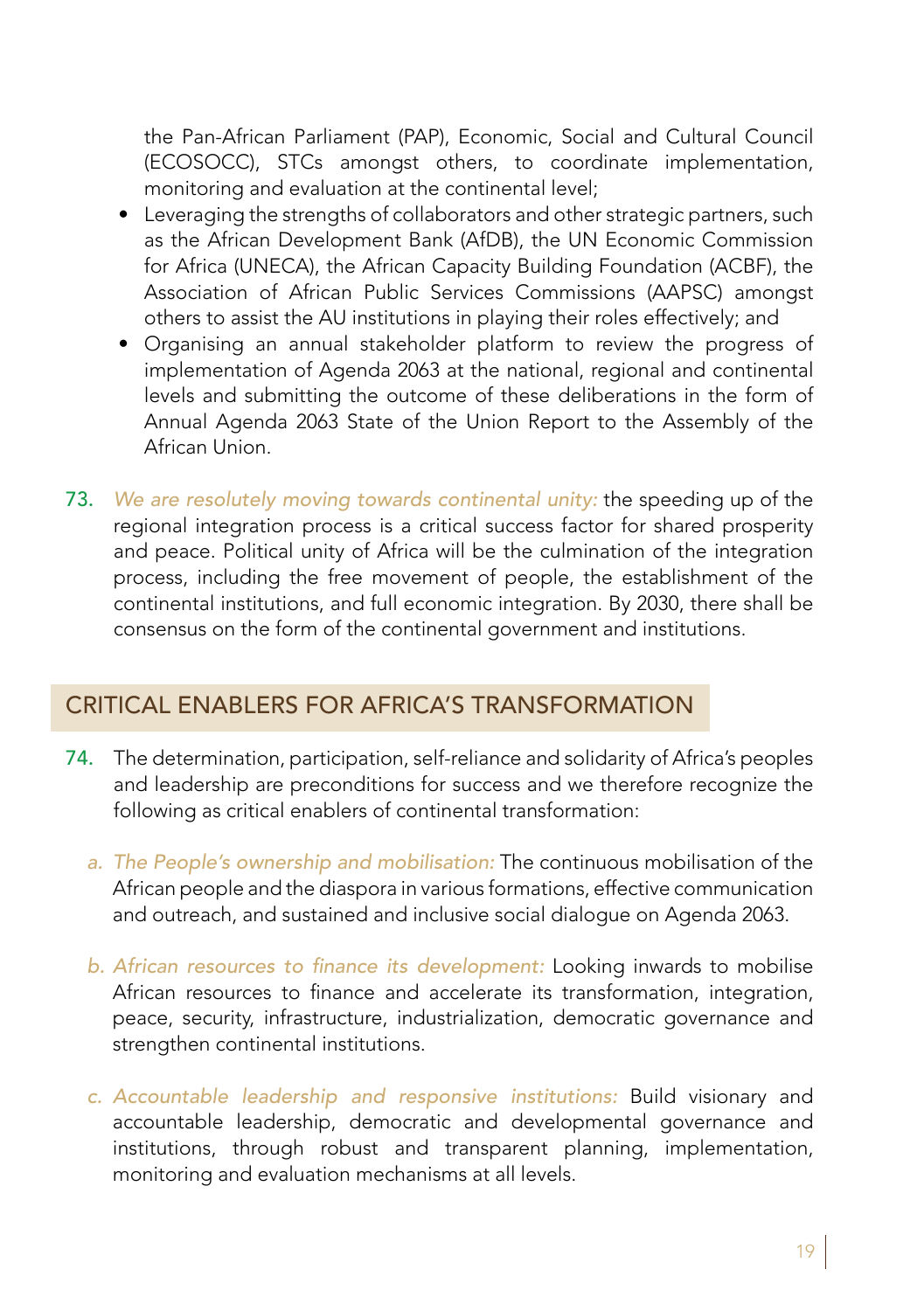- *d. Capable and democratic developmental states and institutions:* Revitalise African development planning capacities and rebuild career, professional and capable public services. Strengthen and transform regional and continental institutions and the manner in which we do business, so as to effectively lead and drive the agenda for transformation and integration.
- *e. Changed attitudes and mind-sets,* to rekindle and strengthen Pan-African values of self-reliance, solidarity, hard work and collective prosperity, and build on African successes, experiences and best practices to forge the African model of development and transformation.
- *f. A Pan-African perspective,* through solidarity, integration, implementation of our programmes and pooled sovereignty on critical issues of continental and global dimensions.
- *g. Ownership of the African narrative and brand to ensure that it* reflects continental realities, aspirations and priorities and Africa's position in the world.
- *h. African approach to development and transformation,* learning from the diverse, unique and shared experiences and best practices of various countries and regions as a basis of forging an African approach to transformation.
- 75. We reaffirm our pledge in the 50th Anniversary Solemn Declaration to immediately align and integrate Agenda 2063 in our national and regional development plans and ensure that we provide the AU Commission and other regional and continental institutions with the necessary capacities and resources to effectively drive the implementation of Agenda 2063.
- 76. We call upon the international community to respect Africa's vision and aspirations and to align their partnerships appropriately. In this regard, we reaffirm the Rio principles of common, but differentiated responsibilities, the right to development and equity, mutual accountability and responsibility and policy space for nationally tailored policies and programmes on the continent.

*Our Journey towards the Africa of 2063 has started...*